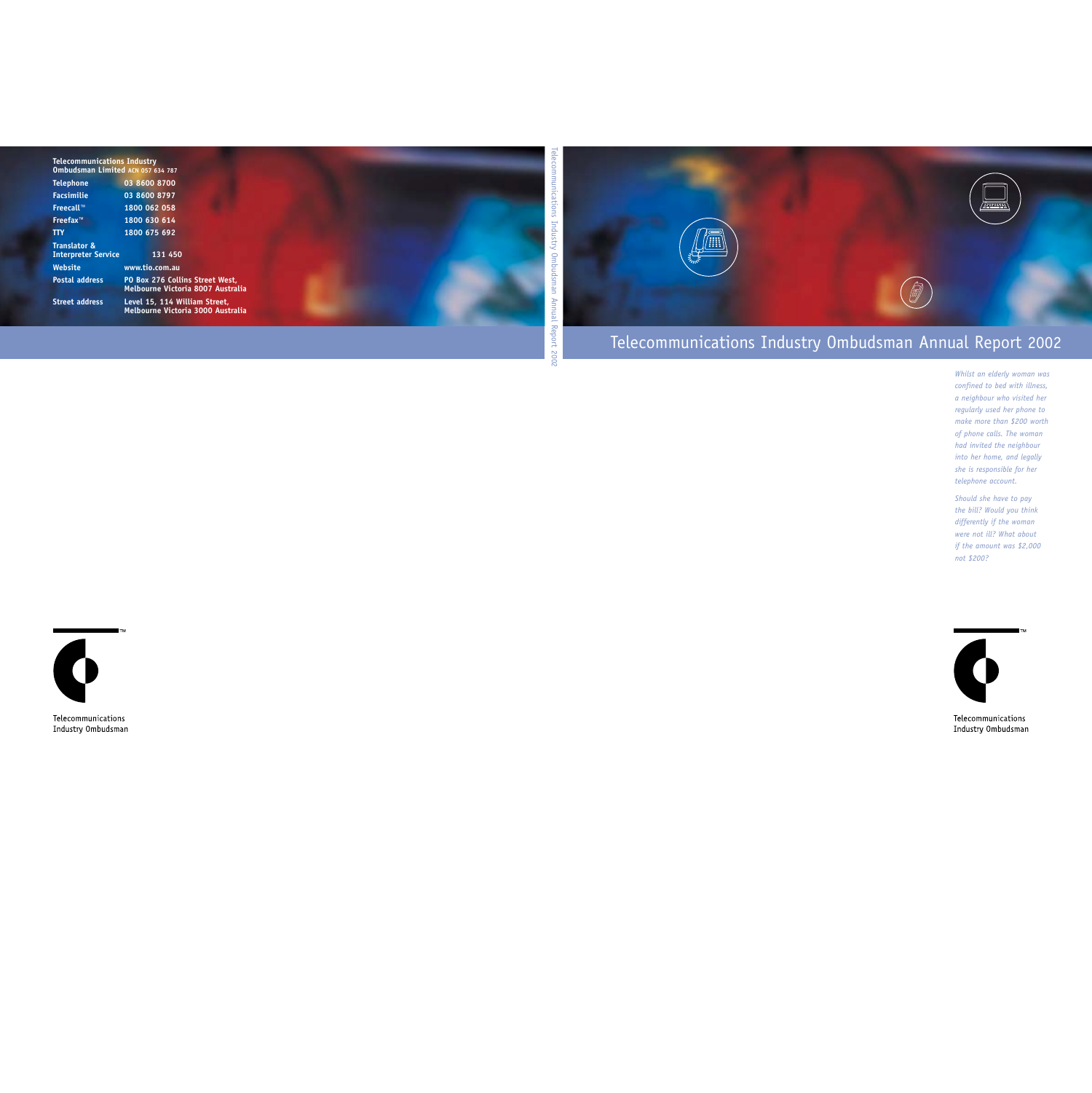*Should she have to pay the bill?*

*These are the types of complex questions the TIO deals with every day.* 

*When investigating this complaint the TIO would take into account all available evidence and theparticular circumstances. In making a decision the TIO would consider the law, good industry practice, and* 

### *what is fair and reasonable.*

Telecommunications Industry Ombudsman Limited ACN 057 634 787

Established in 1993, the Telecommunications Industry Ombudsman Limited (TIO) is a free and independent dispute resolution service for residential and small business consumers who have been unable to resolve acomplaint

with their telephone or Internet service provider.

The TIO is wholly funded by telephone and Internet service providers, who are required by law to be part of, and pay for, the TIO scheme.

The TIO's Annual Report includes a comprehensive review of complaint statistics for the 2001/02 financial year.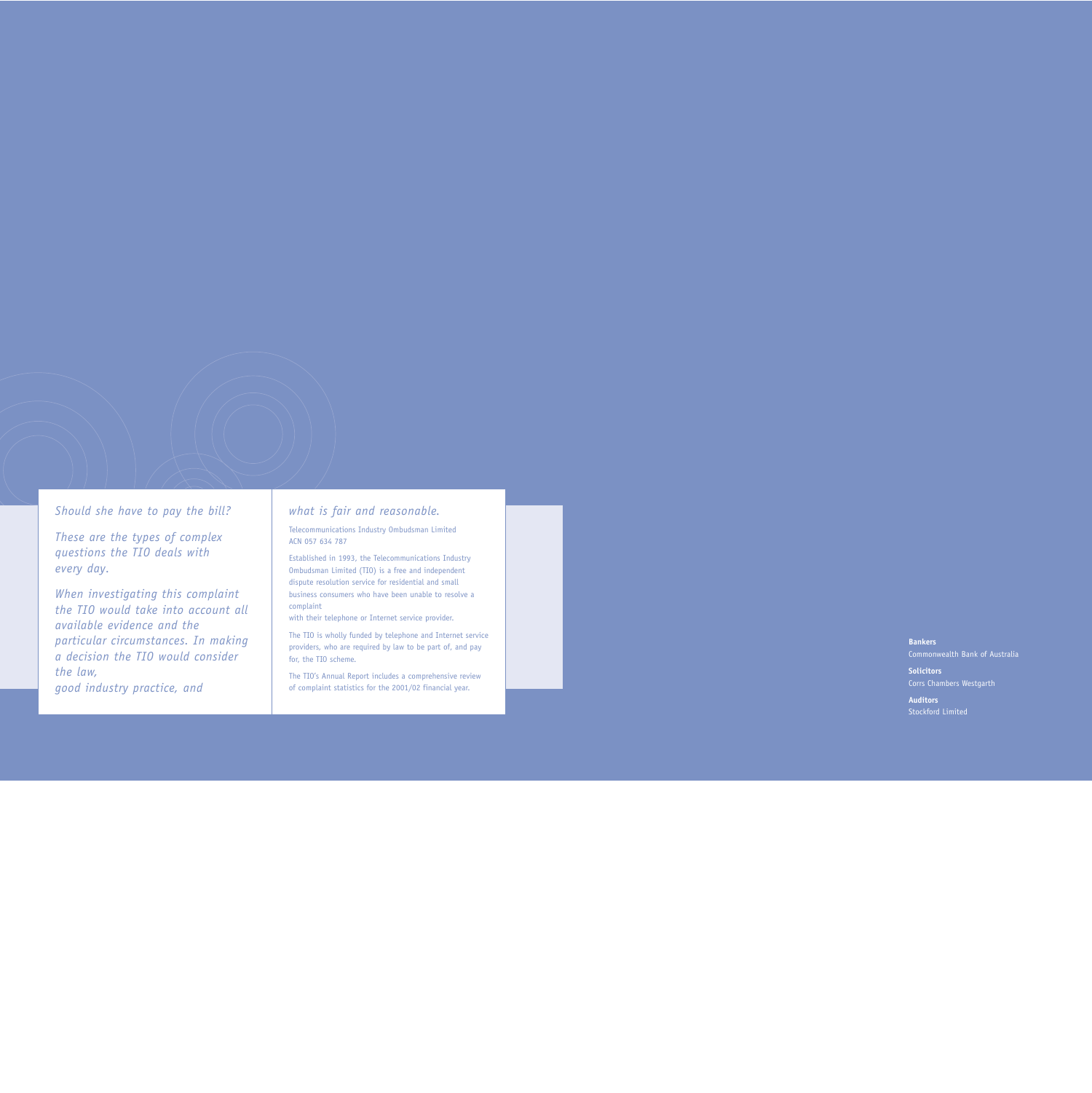### **CONTENTS**

| Complaint Handling at a Glance         | 2  | Fa        |
|----------------------------------------|----|-----------|
| Complaint Issues at a Glance           | 4  | La<br>Pa  |
| Statement from the Council Chairman    | 6  | Pł        |
| Statement from the Board Chairman      | 8  | Pc        |
| Ombudsman s Overview                   | 10 | Pr<br>Pr  |
| Operations - Administration            | 12 | $M_{\rm}$ |
| Funding                                | 12 | 0١        |
| Governance                             | 12 | Bi        |
| <b>TIO Review</b>                      | 13 | Сc        |
| Staffing                               | 13 | Cr        |
| Parental Leave Policy                  | 14 | Cι        |
| Administration                         | 14 | Cι        |
| <b>Public Awareness</b>                | 14 | Di        |
| Complainant Satisfaction Survey        | 15 | Di        |
| <b>Member Services</b>                 | 15 | Di        |
| Organisational Chart                   | 18 | Fa        |
|                                        |    | Pc        |
| <b>Operations - Complaint Handling</b> | 19 | Pr        |
| Jurisdiction                           | 19 | Pr        |
| Codes and Industry Liaison             | 20 |           |
| The Fair and Reasonable Working Group  | 21 | In        |
| Legal Investigation Officers           | 22 | 0١        |
| Pro-activity and Special Projects      | 22 | Bi        |
| <b>Complaint Handling Performance</b>  | 24 | Cс        |
| Definitions                            | 24 | Cr        |
| Enquiries                              | 26 | Cι        |
| <b>Complaint Resolution Process</b>    | 26 | Di        |
| Complaint Escalation                   | 26 | Fa        |
| Complaint Handling Performance         | 27 | Pr<br>Pr  |
| Landline Service Investigation Issues  | 32 |           |
| <b>Overview</b>                        | 32 | $M_{1}$   |
| Billing                                | 33 | Pr        |
| Contracts                              | 35 |           |
| Credit Control                         | 35 | Gl        |
| Customer Service                       | 35 | TI        |
| <b>Customer Service Guarantee</b>      | 36 | Fi        |
| Customer Transfer                      | 37 |           |
| Directories                            | 38 |           |
|                                        |    |           |

| Disability Services                          | 38 |
|----------------------------------------------|----|
| Disconnection                                | 38 |
| <b>Faults</b>                                | 39 |
| Land Access                                  | 40 |
| Payphones                                    | 42 |
| <b>Phone Cards</b>                           | 42 |
| Porting                                      | 42 |
| Privacy                                      | 43 |
| Provision                                    | 44 |
| Mobile Service Investigation Issues          | 45 |
| <b>Overview</b>                              | 45 |
| Billing                                      | 46 |
| Contracts                                    | 48 |
| Credit Control                               | 50 |
| Customer Service                             | 50 |
| <b>Customer Transfer</b>                     | 50 |
| Directories                                  | 51 |
| <b>Disability Services</b>                   | 51 |
| Disconnection                                | 51 |
| <b>Faults</b>                                | 51 |
| Porting                                      | 51 |
| Privacy                                      | 53 |
| Provision                                    | 53 |
| <b>Internet Service Investigation Issues</b> | 54 |
| <b>Overview</b>                              | 54 |
| Billing                                      | 55 |
| Contracts                                    | 57 |
| Credit Control                               | 57 |
| <b>Customer Service</b>                      | 57 |
| Disconnection                                | 59 |
| <b>Faults</b>                                | 59 |
| Privacy                                      | 61 |
| Provision                                    | 61 |
| <b>Member Complaint Statistics</b>           | 62 |
| Profile of Complainant                       | 66 |
| Glossary                                     | 69 |
| <b>TIO Members List</b>                      | 71 |
| <b>Financial Report</b>                      | 79 |

**TO Annual Report** 

Providing free, independent, just, informal and speedy resolution of complaints about telecommunications services.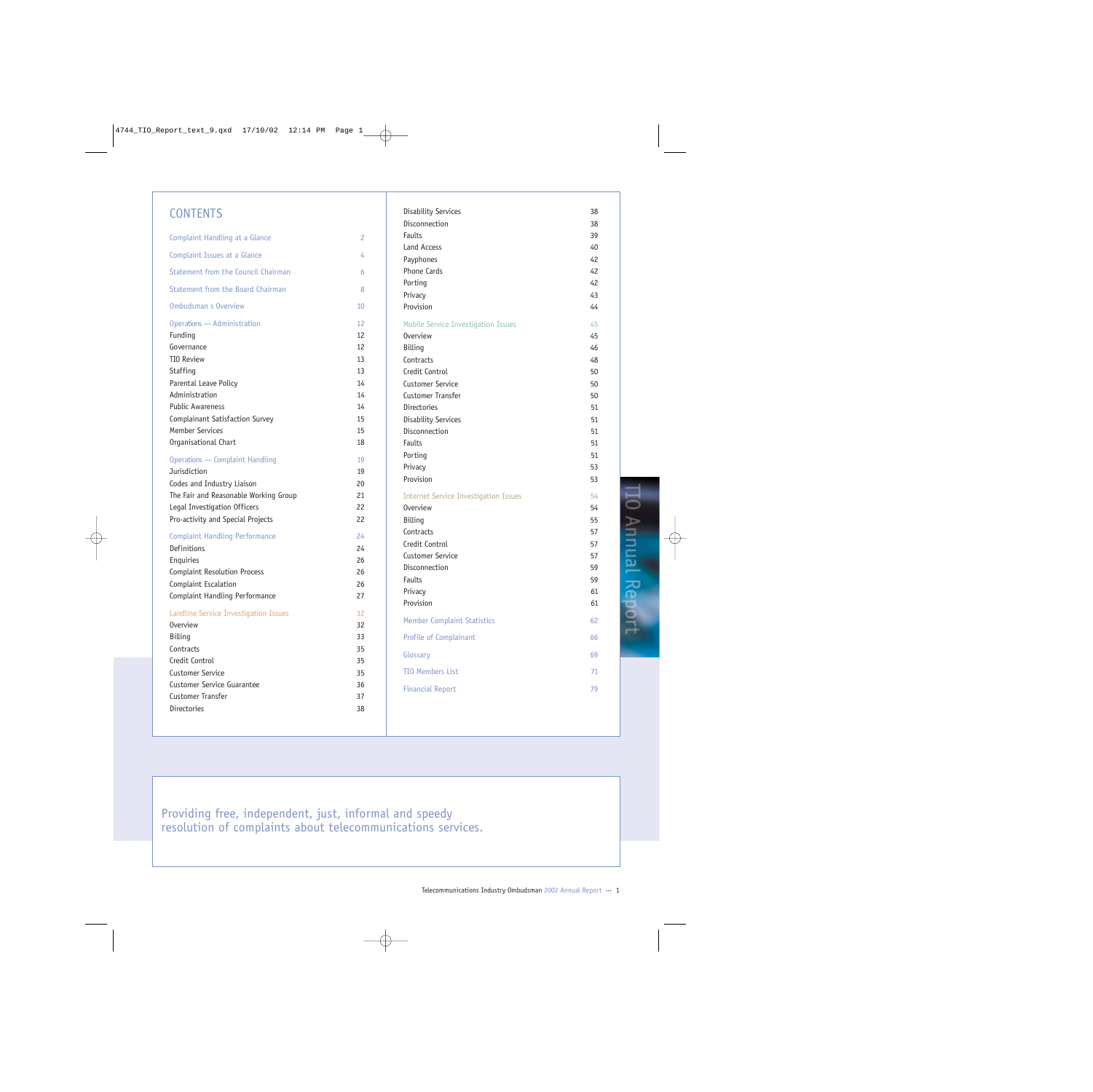## COMPLAINT HANDLING AT A GLANCE

- ¥ The TIO handled a total of 85,927 contacts in 2001/02 — a 13% decrease on last year.
- ¥ Total contacts included 23,652 enquiries (which did not constitute a complaint) and 62,275 complaints.
- ¥ The 62,275 complaints handled in 2001/02 was 13.8% less in total than last year.
- ¥ A single complaint may involve more than one issue. In 2001/02 the TIO investigated a total of 70,234 issues, compared to 80,710 issues investigated last year.
- ¥ The majority of complaint issues handled by the TIO, 57.4%, related to landline services. 29.1% related to mobile services and the remainder, 13.5%, concerned Internet services.
- ¥ 91% of complaints were resolved at Level 1, compared to 92.8% last year.
- ¥ 0.1% of complaints were escalated to Level 4, the same proportion as last year.
- ¥ 57.2% of complaints were resolved substantially or partially in favour of complainants, compared to 56.9% last year.
- ¥ Structural and technological changes in 2001/02 meant the TIO slightly exceeded the key performance indicators (KPI) for complaint resolution timeframes for Level 2 and 3 complaints and reviews. Resolution times for Level 4 complaints were down to an average of 81 days from a KPI of 90.

### Total Number of Enquiries, Complaints and Issues (number)

*Note: The number of contacts will equal the number of enquiries plus the number of complaints. A single complaint may involve more than one complaint issue.*



### Total Contacts (number)

*Note: Includes enquiries and complaints.*





#### Total Complaints (number)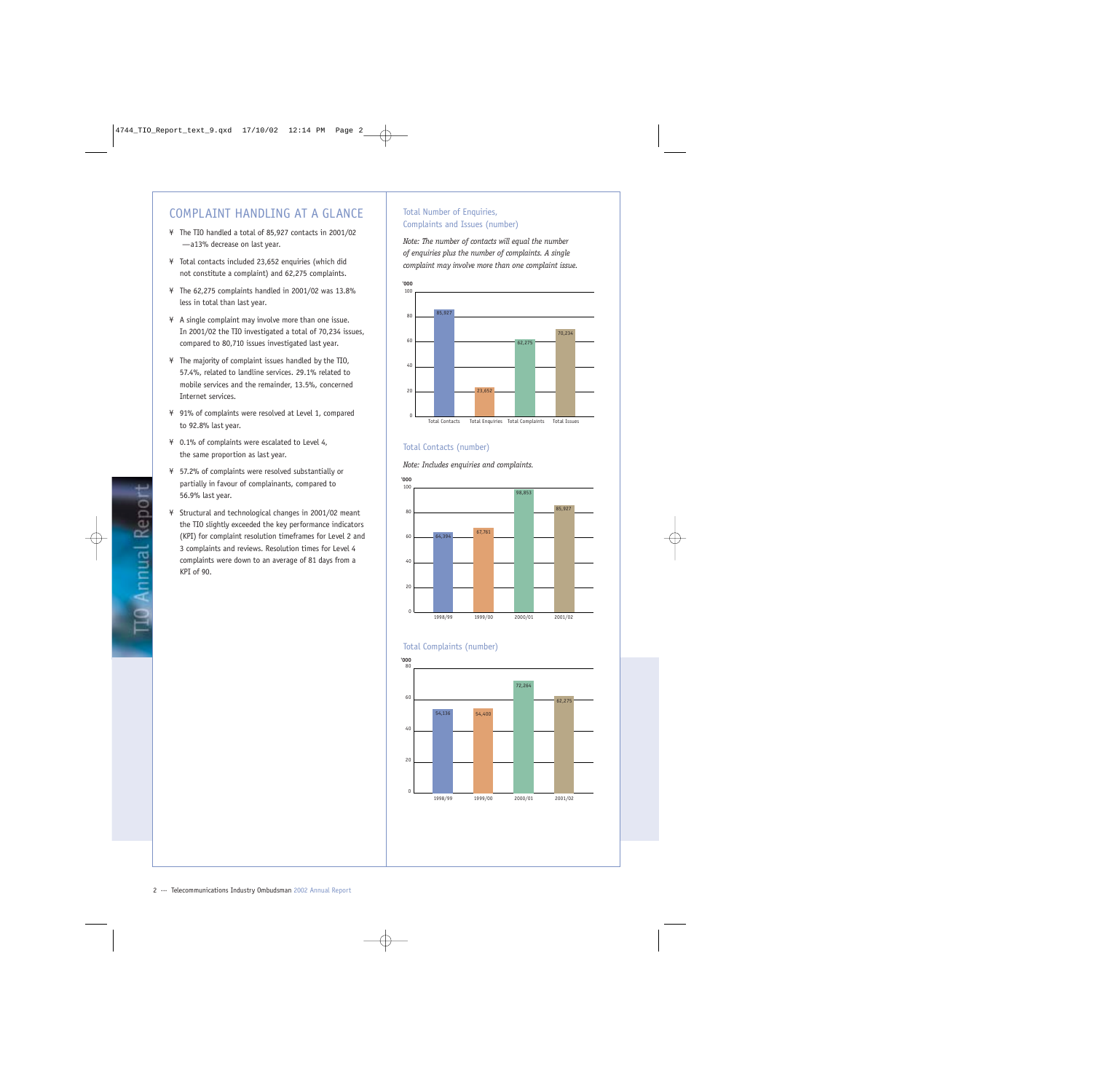

### Complaint Breakdown (percentage)

*Note: Three categories, Landline, Mobile and Internet, were used in 2001/02 for the first time. Previously mobile service complaints were reported under the broad heading of Telephony.*







### Complaint Outcomes (percentage)

*Note: Complaint outcomes only captured for complaints classified at Level 2 or above.*



### Complaint Resolution Averages Over Past Three Years (Average number of days)

*Note: Level 1 complaints are resolved without an investigation process*

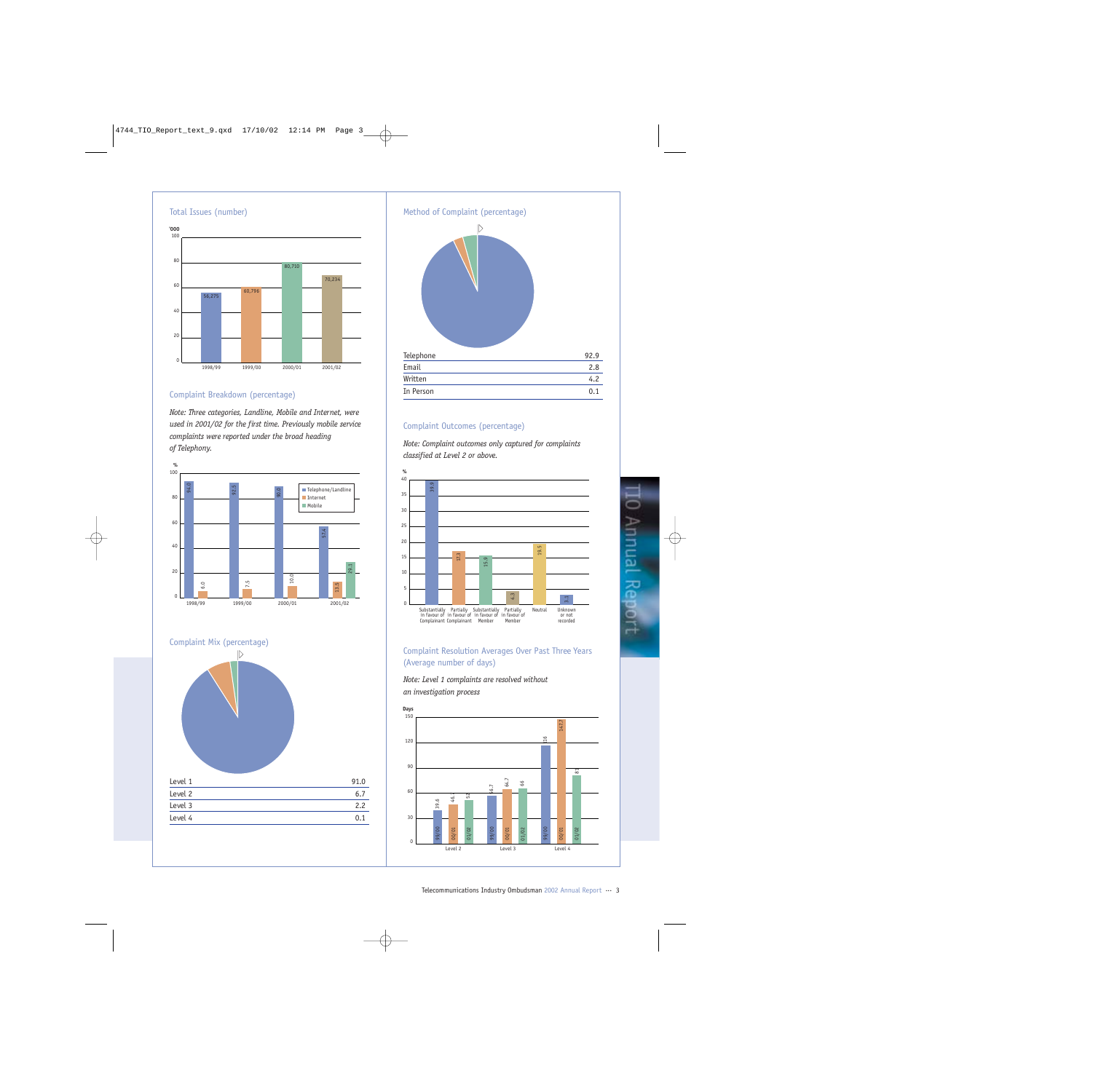## COMPLAINT ISSUES AT A GLANCE

## Landline Service Issues

|                            | <b>Number</b> | Percentage |
|----------------------------|---------------|------------|
| Billing                    | 15046         | 37.3       |
| Customer Transfer          | 4819          | 11.9       |
| Contracts                  | 548           | 1.4        |
| Credit Control             | 2374          | 5.9        |
| Customer Service           | 6703          | 16.6       |
| Customer Service Guarantee | (2743)        |            |
| Directories                | 904           | 2.3        |
| Disability Services        | 35            | 0.1        |
| Disconnection              | 1952          | 4.8        |
| Faults                     | 3508          | 8.7        |
| Land Access                | 452           | 1.1        |
| Pay Phones                 | 37            | 0.1        |
| Phone Card                 | 72            | 0.2        |
| Porting                    | 227           | 0.6        |
| Privacy                    | 851           | 2.1        |
| Provision                  | 2775          | 6.9        |
| <b>Total Landline</b>      | 40303         |            |
|                            |               |            |

## Mobile Service Issues

| <b>Number</b> | Percentage |
|---------------|------------|
| 7047          | 34.5       |
| 5168          | 25.3       |
| 26            | 0.1        |
| 1597          | 7.8        |
| 3136          | 15.4       |
| 43            | 0.2        |
| 4             | 0.0        |
| 225           | 1.1        |
| 1550          | 7.6        |
| 1264          | 6.2        |
| 185           | 0.9        |
| 189           | 0.9        |
| 20434         |            |
|               |            |

## Internet Service Issues

|                       | <b>Number</b> | Percentage |
|-----------------------|---------------|------------|
| Billing               | 3582          | 37.7       |
| Contracts             | 836           | 8.8        |
| Credit Control        | 136           | 1.4        |
| Customer Service      | 1940          | 20.4       |
| Disconnection         | 248           | 2.6        |
| Faults                | 2384          | 25.1       |
| Privacy               | 60            | 0.6        |
| Provision             | 311           | 3.3        |
| <b>Total Internet</b> | 9497          |            |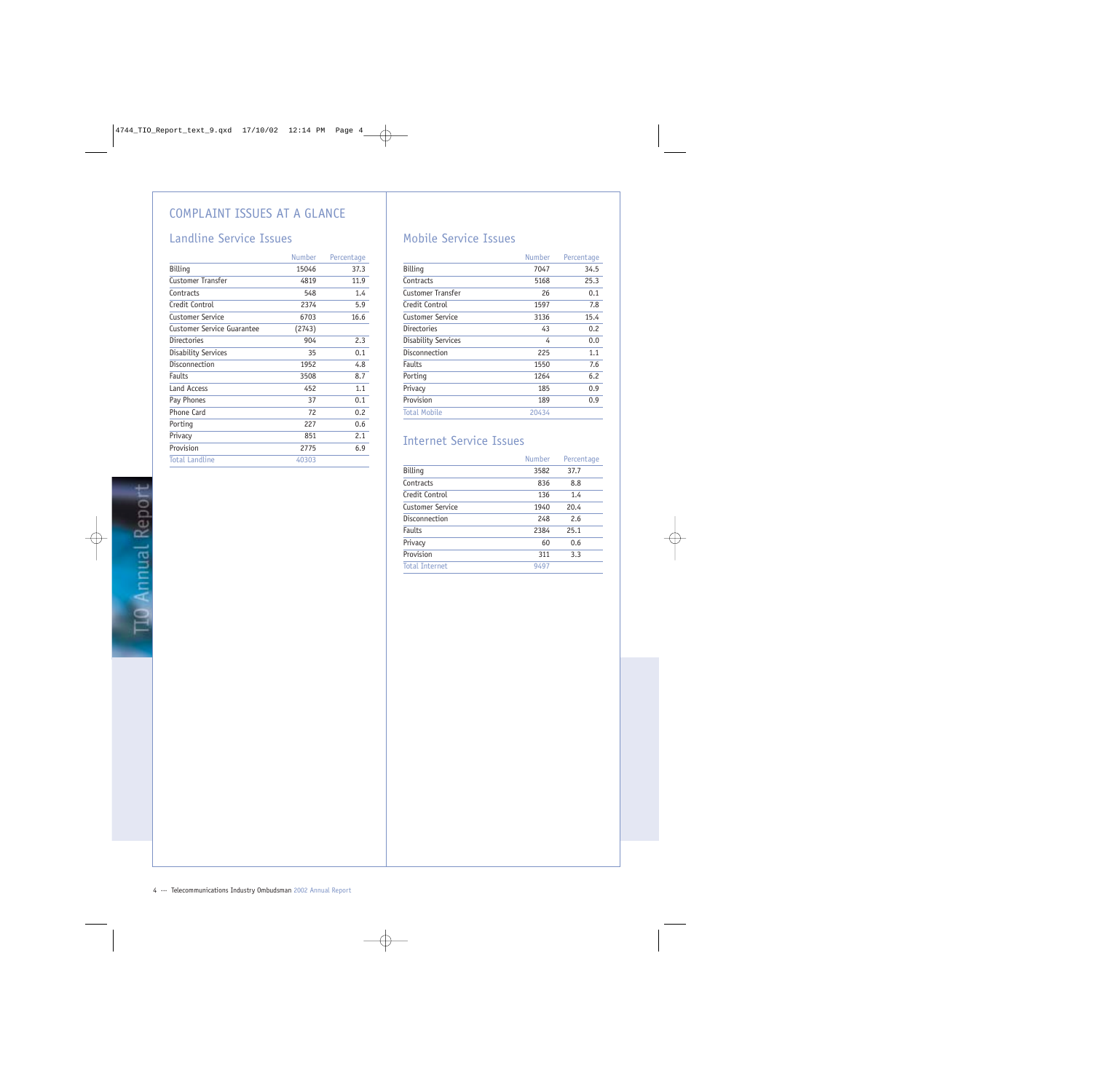## Reporting on Complaint Issues

The TIO received a total of 62,275 complaints in 2001/02, comprising 70,234 distinct issues. This compares to a total of 72,264 complaints and 80,710 issues last year.

For greater accuracy in reporting the TIO divides the issues recorded into categories. In past years there were two categories, telephony and Internet. In 2001/02, a separate category for mobile service issues was created to take account of the increasing incidence of mobile service complaints and the importance of this technology to Australians. The effect of this is to make the provision of comparative annual data impossible in many instances, with exceptions such as billing and Internet complaints.

Recording the data in this way however, offers a more meaningful reflection of the nature of the issues raised. Comparative data will, of course, be available in all categories in future years.

## Landline Service Issues

Billing was once again the most common cause of complaint, accounting for 37.3% of all landline issues, an increase from 29.8% last year. Since the inception of the TIO this issue has comprised between 20% and 40% of all complaints.

Customer service complaints were the second most common cause of complaint for the second year running, although the total number of issues recorded dropped from 11,486 to 6,703. These figures should be treated with caution though as a high proportion of these complaints in 2000/01 concerned OneTel.

Complaints about the provision of service accounted for 2,775 complaint issues, down substantially from 11,900 issues last year.

Complaints about customer transfer also decreased substantially from 11,234 in 2000/01 to 4,819 in 2001/02. Greater consumer awareness and better procedures for transfer by phone companies can probably account for this change, although there were some notable exceptions in performance.

## Mobile Service Issues

Mobile service issues accounted for 29.1% of all complaint issues raised.

The majority of these, around one third, concerned billing issues. A quarter concerned mobile contracts with a number of these relating to the imposition of a fee by mobile service providers for the early termination of contracts by consumers. The introduction of Mobile Number Portability (MNP) in September 2001 meant MNP complaints made up 6.2% of the total mobile issues. The number of complaints relating to this issue reduced significantly in the last quarter of the year.

### Internet Service Issues

Internet related complaints made up 13.5% of total complaints, an increase of over 3% from last year.

The TIO was particularly concerned this year with complaints about new broadband data technology. In many instances the technology did not live up to the expectations set by marketers.

Customer Service complaints were up this year from 14.8% to more than 20% in 2001/02. The TIO also heard numerous complaints from consumers about Internet service providers (ISPs) failing to provide services customers had paid for in advance.

Billing continued to be the largest area for complaint at 37.7%, though down from 39% last year. Lack of clarity in the presentation of accounts, hidden download limits and low consumer awareness of usage contributed to these complaints.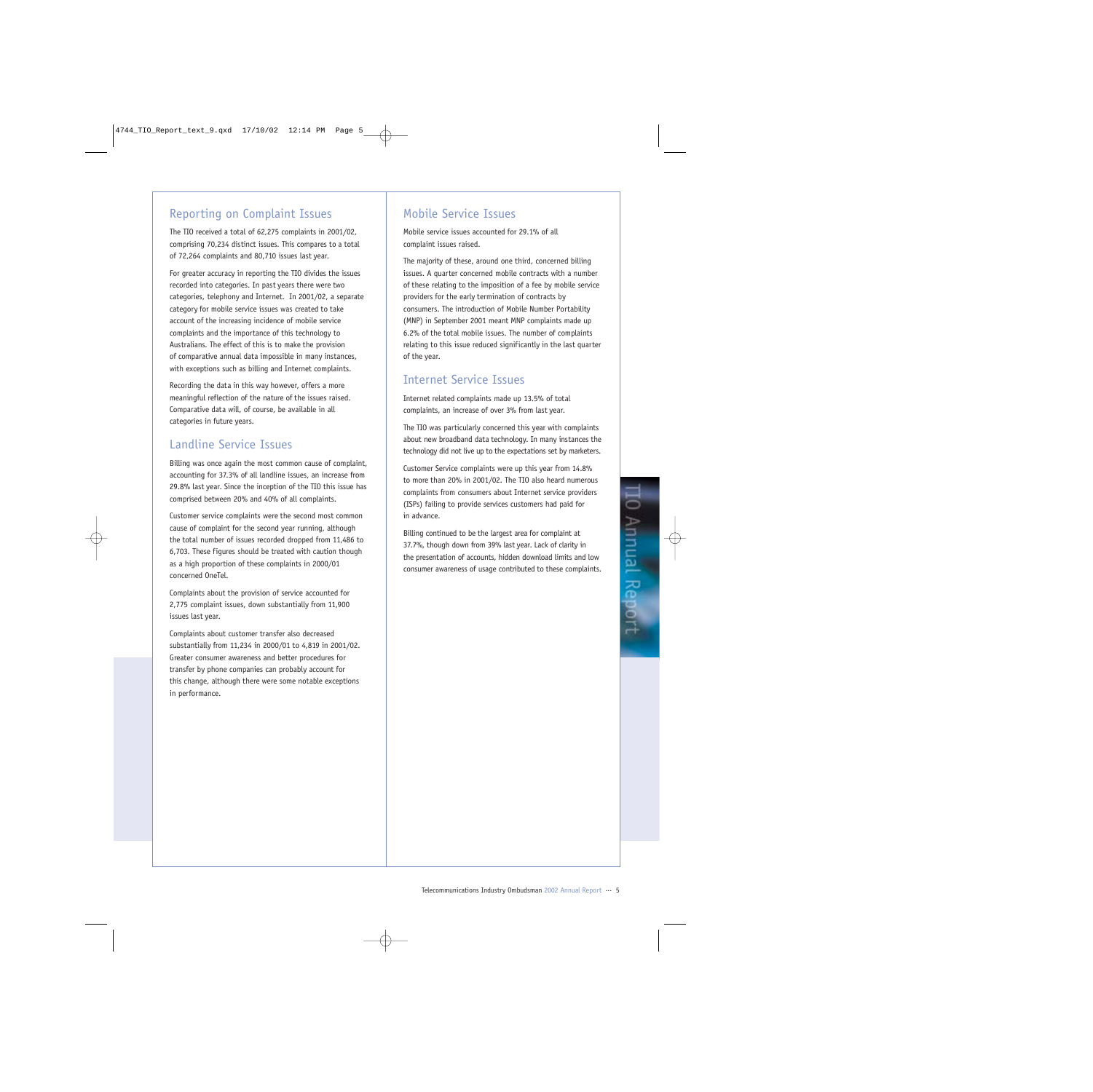### STATEMENT FROM THE COUNCIL CHAIRMAN

The number of complaints brought to the TIO this year has decreased for the first time since establishment of the Scheme. The complexity of issues, however, continues to rise. The innovation and rapid development of new products and services which has characterized the industry over the past decade has continued, with both new technologies and new product merchandising contributing to this complexity.

At the close of last financial year, the TIO restructured its investigation area to address both the volume and complexity of complaints. The splitting of this area into Enquiries and Investigations has had a substantial and positive effect on the service offered to complainants and members and on the quality of investigation work undertaken. The addition of a number of legally qualified Investigation Officers has also assisted the TIO to cope with increasingly complex matters.

The Council thanks the Ombudsman John Pinnock, the Deputy Ombudsman Vic Marles and the staff of the TIO, for their dedication and their efforts in responding to the demands generated over the past twelve months. Special mention should be made of the former Deputy Ombudsman, Deirdre O Donnell, who made an enormous contribution to the Scheme and the people of the TIO, before moving on to a role as the Western Australian Ombudsman.

Council addressed many important issues this year, including: ¥ the introduction of mobile number portability;

- ¥ an increasingly pro-active approach by the TIO with supplementation to the policy/research area, the Internal Dispute Resolution (IDR) project and the identification and addressing of systemic issues;
- ¥ the skilling up of TIO staff, particularly in the legal area;
- ¥ the production of a report into internal dispute resolution with a pilot group of members:
- ¥ a new 48 hour enquiry system;
- ¥ the development of a TIO Policy and Procedures Manual;
- ¥ policy change to incorporate jurisdiction over mobile handset issues when the handset is bundled in an access package; and
- ¥ feedback from casework agencies that required attention by the TIO.

The Council thanks the Board for working with Council on a number of issues throughout the year and for its support and I look forward to a close and productive relationship into the future.

Council thanks Ken Roughley, who resigned from Council this year, for his work on Council and for the direct support he gave to the TIO through advice on call centre management. We welcome Christopher Newell to Council as a consumer representative, and Mark Russell and Robyn Ziino as industry elected representatives. We also welcome Simon Cleary who will be joining the Council in the new financial year as yet another consumer representative.

Tony Stacy

The Hon Tony Staley Chairman of Council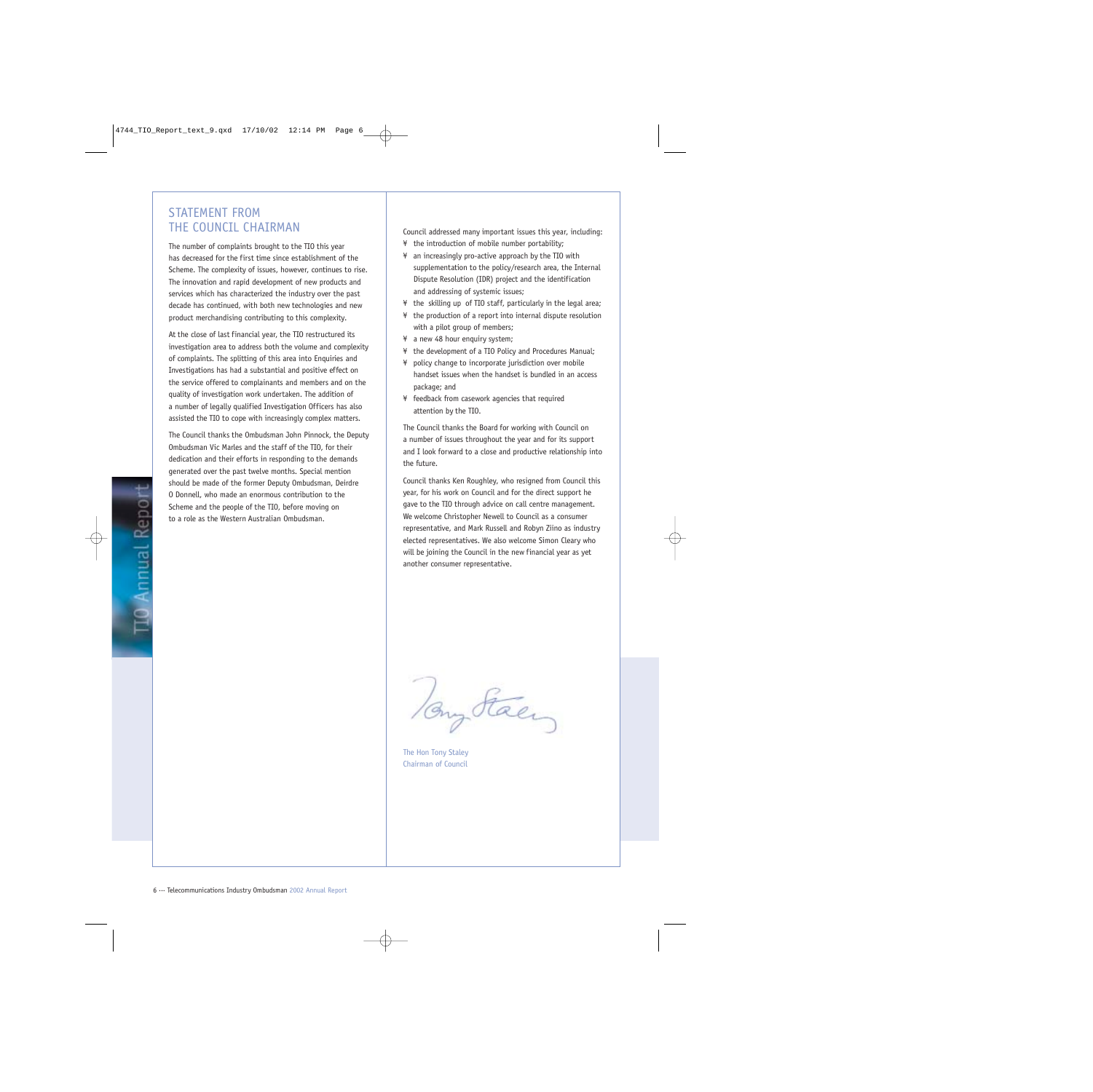

Mr Andrew Bedogni General Manager Regulatory Affairs Cable & Wireless Optus



Mr Gordon Frend National Farmers Federation



Mr Ewan Brown Executive Director, Small Business Enterprise Telecommunications Centre Ltd



Mr Christopher Newall Australian Federation of Disability Organisations



Ms Pam Marsh Consumers Telecommunications Network



Mr David Putt Vodafone Australia



The Hon Tony Staley Chairman of Council



Ms Robyn Ziino Elected Member Representative



Mr Ross Baxter National General Manager Customer & Internal Relations Telstra Corporation



Mr Mark Russell Elected Member Representative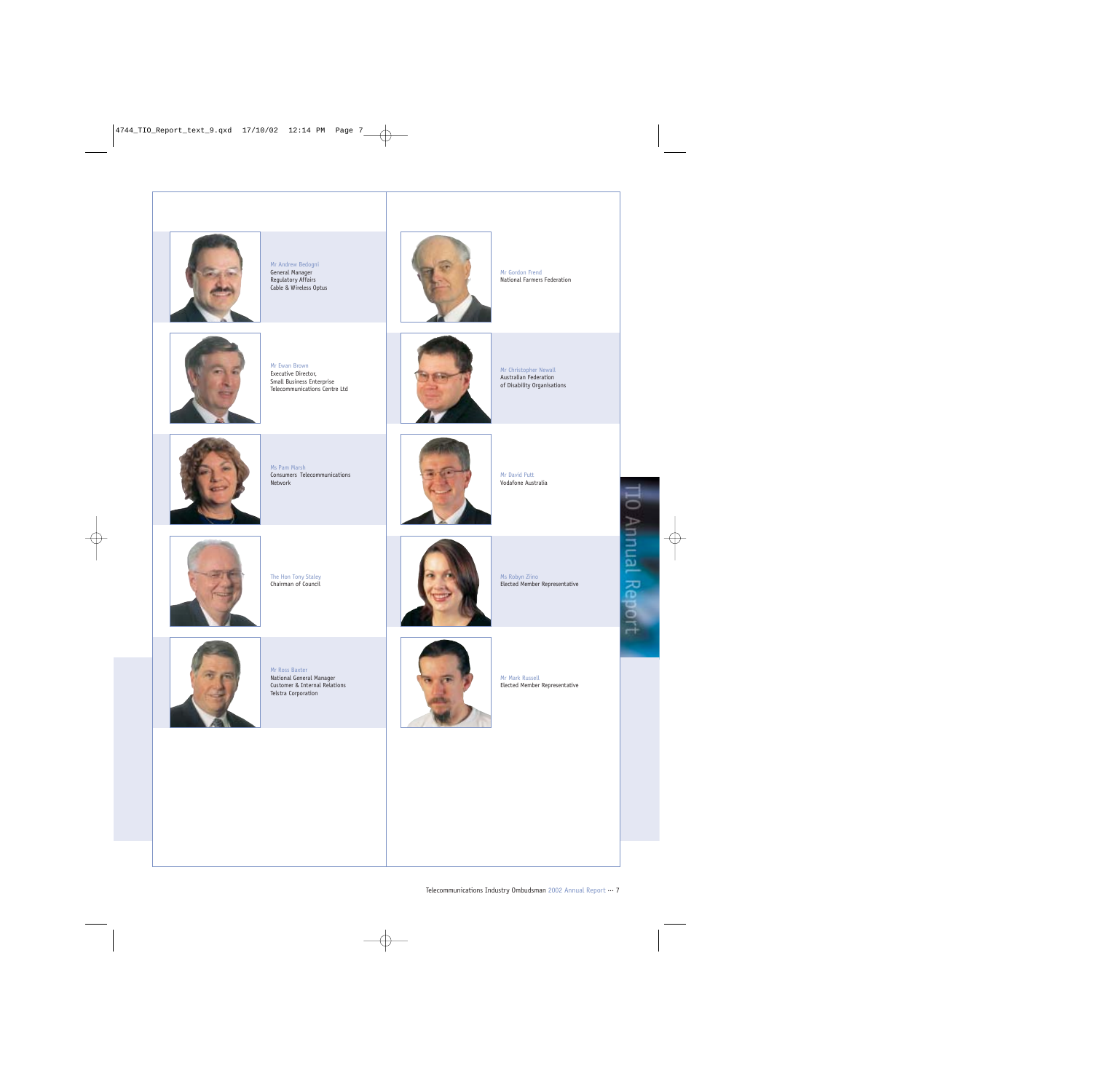### STATEMENT FROM THE BOARD CHAIRMAN

This past year has been a year of change for the TIO and I would like to thank our Board members for their contribution to the success of the TIO over that time.

The telecommunications industry has seen significant adjustments and consolidation this year. Consolidation, largely in the Internet service provider members, has seen membership of the TIO fall this year from a 30 June 2001 high of 1089 members to the current 963 members. At the same time there has been significant consolidation amongst carriage service providers.

During the year a number of new members joined the TIO and we extend a warm welcome to them and look forward to their contribution and participation in the Scheme.

There have also been many changes to the Board during the year. My thanks go to the previous Chairman, Andrew Birch, who provided sound leadership to the Board, and to Paul Fletcher, Deena Shiff, Mick Rocca, Kimberley Heitman and Derek Francis for their contribution. I welcome new Board members Gus Barda and Jane van Beelen from Telstra, David McCulloch and Mark Davidson from Optus and Robert Manson, a Director just recently elected by the ISP membership of the TIO.

I also pay tribute to independent director Susan Holmes, who sadly passed away on the 20 September 2002 after a long illness. Susan provided three years of dedicated service to the TIO. She will be sorely missed.

During the course of this year the Board:

¥ introduced a code of conduct for its own operation;

- ¥ increased financial reserves which should limit any requirements that the TIO may have to make special calls on funds from members for short term cash flow issues;
- ¥ established a Finance and Audit Working Party to undertake specific short-term assignments from the Board and to monitor the performance of the TIO between Board meetings; and
- ¥ in association with the Council:
	- ¥ commissioned a review of the Scheme in accordance with the Articles of Association;
	- ¥ established a set of principles for making Council appointments which obviate the requirement for the Minister to be involved in the appointment of consumer representatives to the TIO Council.

The Ombudsman John Pinnock, Deputy Ombudsman Vic Marles, Business Manager Phillip Carruthers, the Council and especially the staff of the TIO deserve thanks for the professionalism, enthusiasm and skill they bring to the operations of the TIO. I would also offer special thanks to the previous Deputy Ombudsman, Deirdre O Donnell, who took up the position of Ombudsman in Western Australia early in 2002.

In conclusion, on behalf of the Board, I thank all members of the TIO for their cooperation in the TIO Scheme. I believe the foundations for the TIO s ongoing success have been built on during the past year and I look forward to the TIO continuing to provide independent, fair, just, informal and speedy resolution of complaints for both consumers and members.

John Rohan Chairman of the Board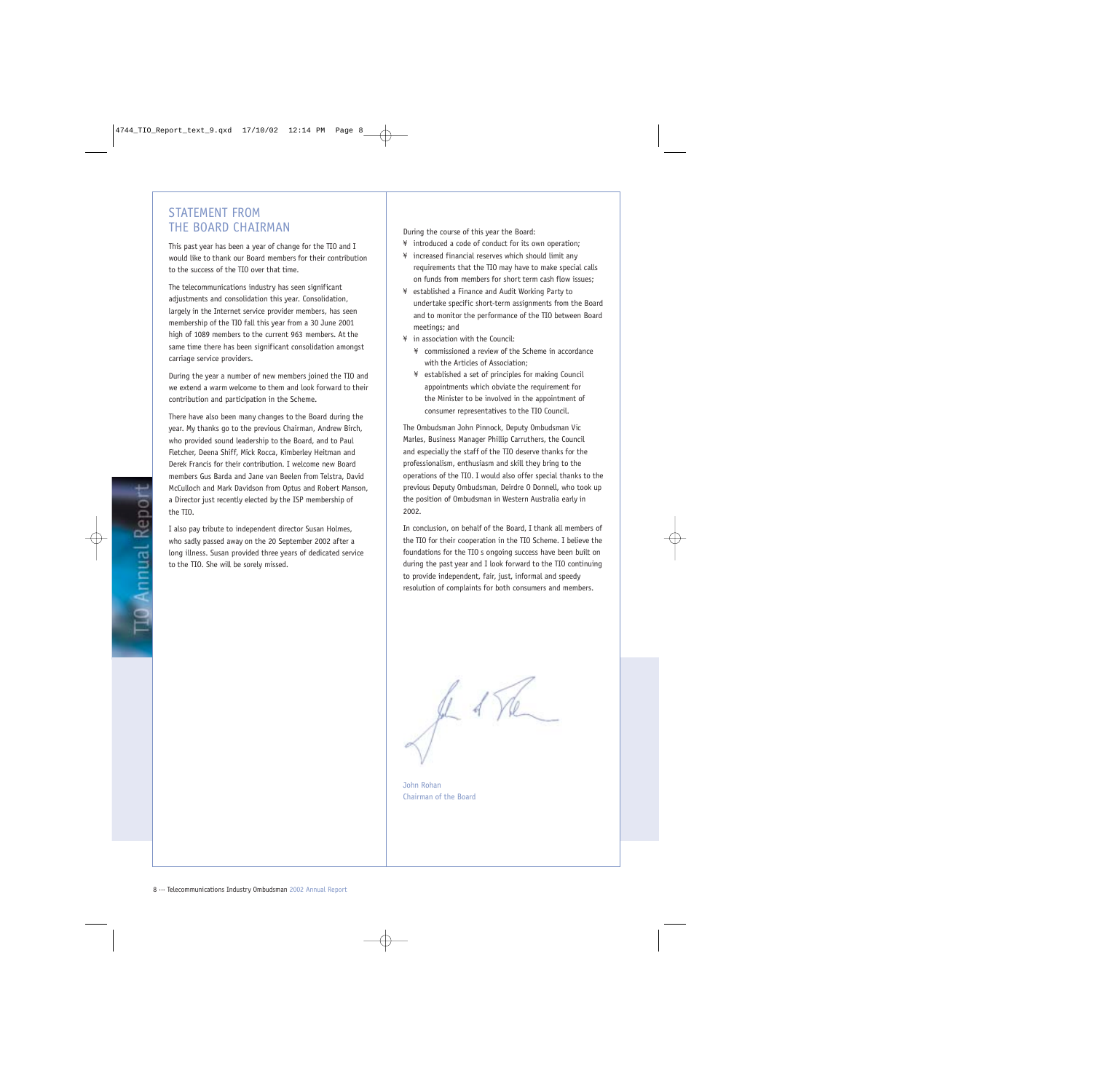

Ms Susan Holmes Independent Director



Ms Jane Van Beelan Deputy Director Regulatory, Telstra



Mr David Havyatt Regulatory Director, AAPT Ltd



Mr David McCulloch General Manager Government Affairs, Optus



Mr Mark Davidson Director Customer Service, Consumer & Multimedia Division, Optus



Mr John Rohan Executive Director, Vodafone Pacific



Mr Gus Barda Group General Manager, Commercial Operations, Service Division, Telstra

Robert Manson CEO Impaq Australia *(Absent)*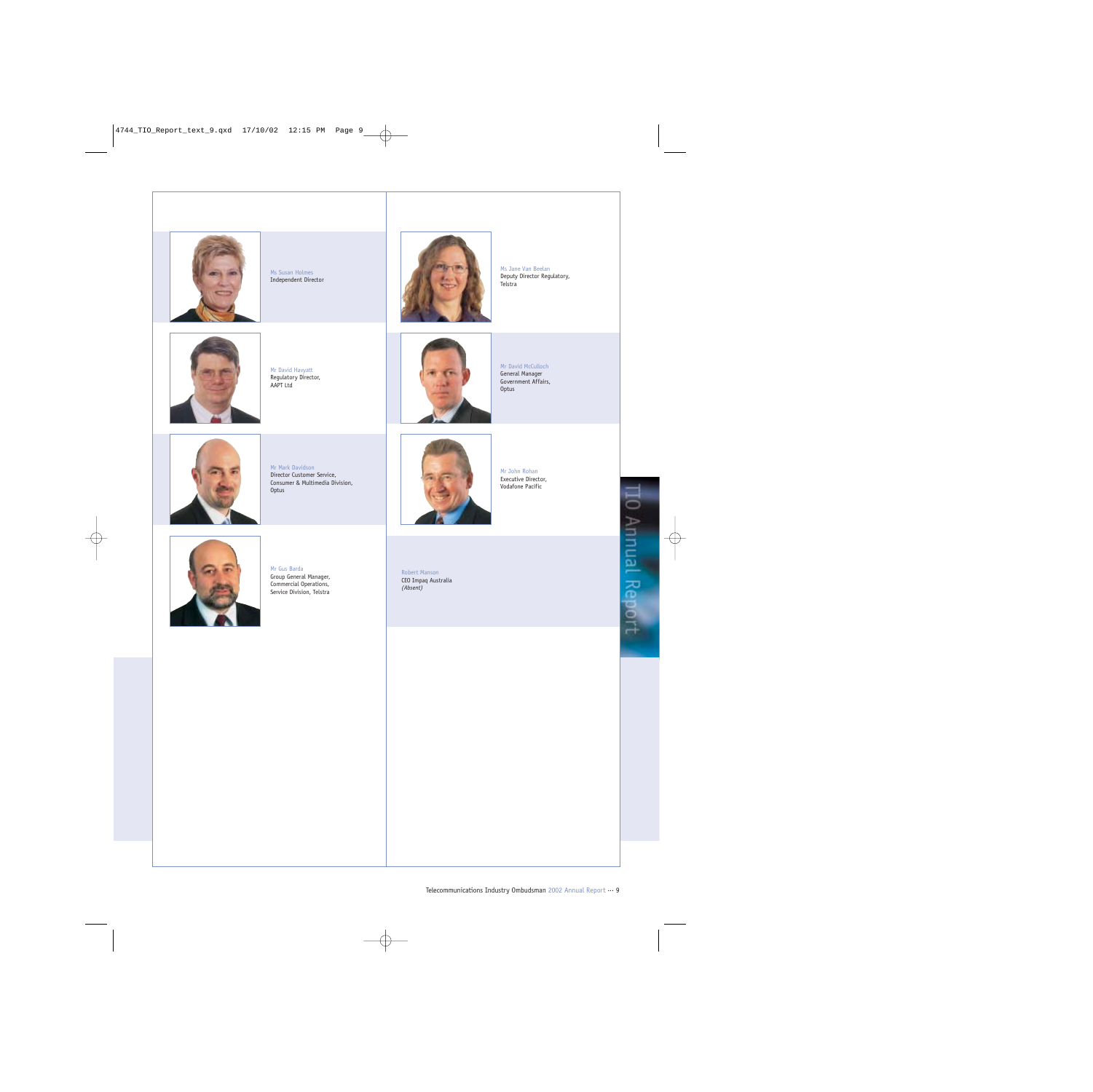### OMBUDSMAN S OVERVIEW

The past year has been one of change and development for the TIO, with the Scheme not merely trying to keep pace with developments in the telecommunications industry, but also attempting new strategies for complaint handling.

A major initiative in 2000/01 — the restructuring of the investigations area and the introduction of Enquiry Officers has been a notable success, allowing the TIO to focus its investigative resources to better effect.

Responding to criticism that the Scheme lacked sufficient knowledge of consumer law protections, the TIO recruited legally qualified Investigation Officers to investigate complaints which raised particularly complex legal issues. A particular focus of their work has been telecommunications supply contracts, including mobile service contracts, where a variety of industry practices have, for too long, gone unchallenged.

Allied with this development was an increasing focus on the investigation of systemic issues. This focus resulted in the appointment of a dedicated systemic complaints Investigation Officer and the development of new procedures for the identification and management of these issues.

This development was part of a broader and more pro-active approach to the investigation of complaints, as the TIO attempts to stem the tide of increasingly complex complaints in an industry which is widely regarded as having poorly developed internal dispute resolution systems.

Chief amongst the TIO s initiatives in this area has been the completion of the first phase of an Internal Dispute Resolution (IDR) Pilot Project, with the publication of a guide to effective complaint resolution for TIO members. The release of that document with this annual report reflects the importance the TIO attaches to proactive work. The members who participated in this project are due considerable thanks.

At the same time the TIO has focused on new operational procedures designed to speed up the resolution of particular types of complaints where the common distinguishing factor is delay. Here, complaints about customer transfer, porting, fault rectification and disconnection predominate, causing considerable resentment amongst consumers. After a six month trial, the Council has recently approved a procedure whereby the TIO will raise complaints of this nature against the gaining service provider. The Council supported the TIO s view that this procedure was more effective and equitable than previous practice.

At a policy level, the Council and Board approved a number of important changes to the TIO s Constitution, including an extension to the TIO s jurisdiction to investigate a limited class of complaints involving faulty mobile handsets sold as part of a bundled contract. In the long-term, the issue of bundling of services and access devices may prove to be one of great importance to consumers and the TIO.

On a broader front, anticipating possible recommendations of a review of the TIO, the Council and Board also amended the Constitution to incorporate reference to the Benchmarks for Customer Dispute Resolution Schemes (Department of Industry Science and Tourism, August 1997), as well as reference to the TIO seeking to resolve complaints on the basis of the law, good industry practice — including industry codes — and what is fair and reasonable in all the circumstances. This change reflects the fact that the TIO must be seen to apply and meet a set of standards as an objective measure of its performance.

On a member level, the TIO, the Council and Board have attempted to balance the competing demands and interests of a broad membership base ranging from the largest carrier to the smallest ISP — an often difficult task. However, while recognizing that some ISP members have issues with the Scheme, the Council and Board have acted with the TIO to prevent a group of members from adopting strategies which are not merely inimical to the Scheme s interests, but to the interests of their customers in having a free, independent and effective forum for resolving disputes.

So, earlier in the year the TIO requested that the Government amend the existing legislation to prevent TIO members from recouping from their customers the costs of TIO complaint handling fees. This amendment had been introduced at the time of writing and awaits debate in the current session of Parliament. More recently, some ISP members have introduced a term into their supply contracts which asserts a right at their discretion to disconnect a customer should the customer complain to the TIO. It should be clearly understood that this new tactic will be resisted in every appropriate way by the TIO including, if necessary, a request to the Government for further amending legislation.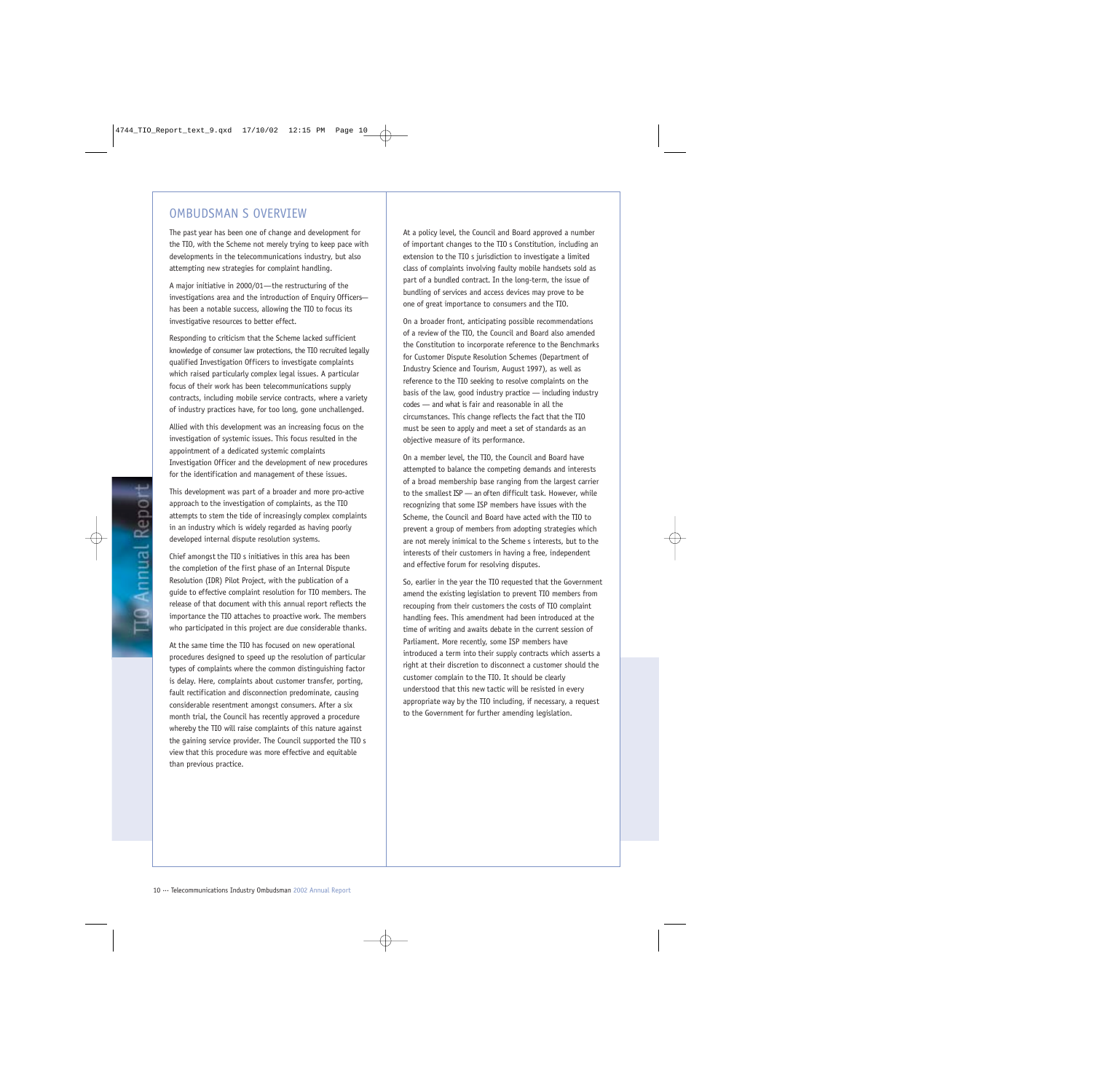Perhaps the most interesting feature of the past year has been the apparent decline in complaint numbers. At the time of its demise in early 2001, OneTel accounted for nearly 20% of all complaints to the TIO. So, a large percentage of complaints was stripped out of the TIO s complaint base in 2001/02. The difficulty, however, lies in assessing the size of the underlying complaint base and hence future trends for the industry and the TIO. For instance, despite the overall decline in complaint numbers, landline, mobile and Internet complaints against the largest members such as Telstra and SingTel Optus increased in the past twelve months.

Finally, as we look to the year coming, which will undoubtedly post new and unexpected challenges, it is worth reflecting on the commitment and professionalism of the TIO s staff and the support of the Council and Board in achieving so much over the past twelve months.



John Pinnock Ombudsman



Ms Vic Marles Deputy Ombudsman



Phillip Carruthers Business Manager

**[0 Annual Report** 

Ombudsman John Pinnock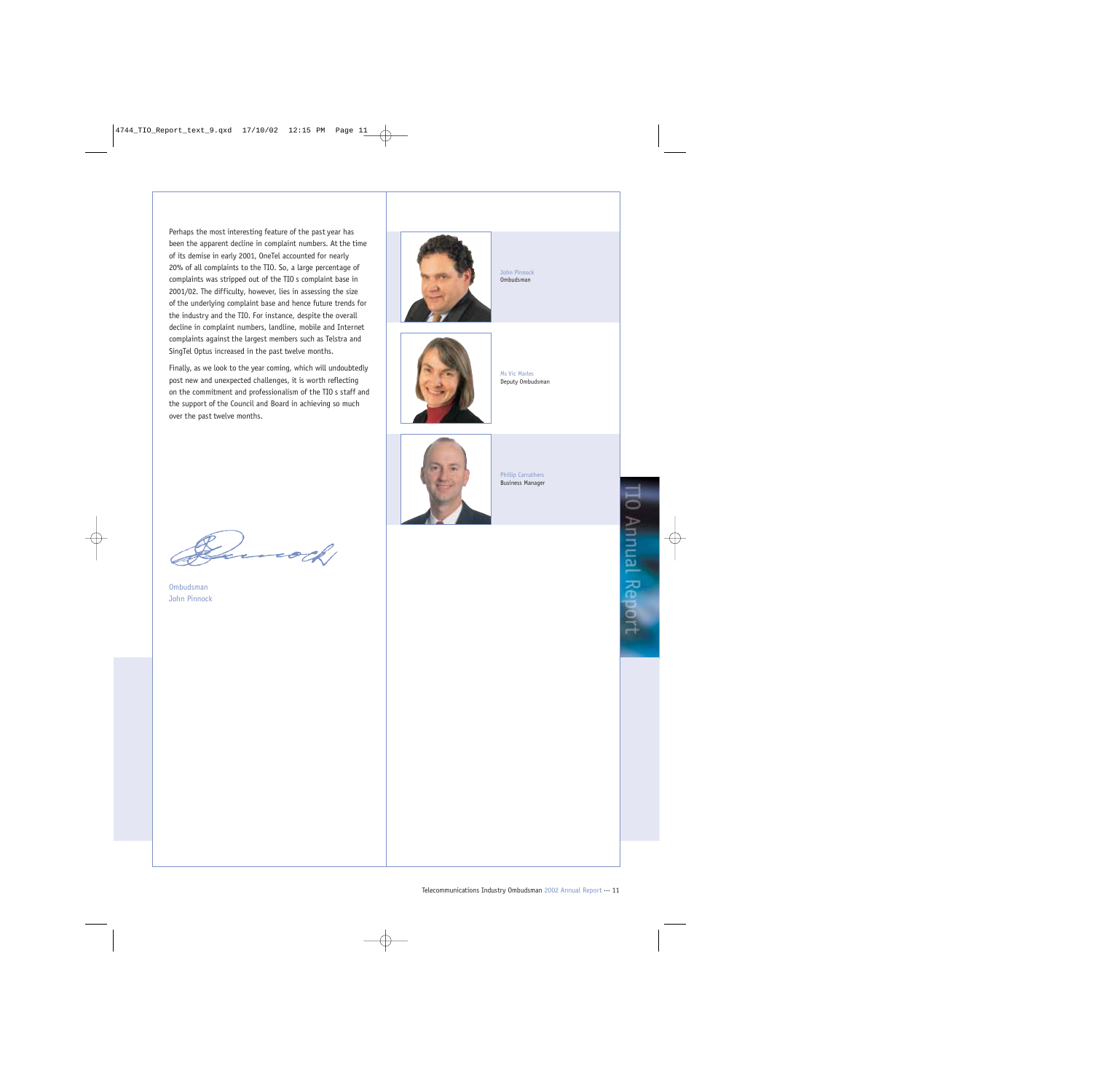## OPERATIONS — ADMINISTRATION

## Funding

The TIO is an industry-sponsored scheme, deriving its funding from members who are charged fees for complaint resolution services provided by the TIO. Members consist of telecommunications carriers, telephone carriage providers and Internet service providers.

A member is charged when the TIO receives a complaint from one of the member s customers. Therefore, the funding system acts as an incentive for members to keep TIO investigations to a minimum by developing and maintaining effective internal complaint handling and customer service procedures. Complaint fees are as follows (effective 1 July 2002):

### Complaint Category Fee

| Level 1 | \$20.00    |
|---------|------------|
| Level 2 | \$200.00   |
| Level 3 | \$400.00   |
| Level 4 | \$1,200.00 |

Revenue from complaint fees is used to fund the costs of operating the TIO s investigations area. If a member incurs complaint fees, it is also required to contribute a proportion of the TIO s overhead costs. The complaint handling fees incurred by a member determine the proportion of overhead expenses the member must pay. Capital expenditure is quantified separately in the business plan and is funded in the same way as overhead costs.

The TIO Board may also obtain funds from members by raising a levy in special circumstances, to fund the TIO through any potential cash shortfall. To raise a special levy, the TIO will make a request to the Board for funding over and above the current annual budget. Special levies are a rare occurrence as all expenditure is usually quantified in the business plan. In 2001/02 the Board resolved to establish a reserve to insulate the TIO against large cash variations such as that caused by the collapse of OneTel.

Members receive quarterly invoices for complaint handling fees incurred in the current quarter (including a proportion of overheads and capital expenditure), plus an estimated amount for charges expected to be incurred in the next quarter. Each quarter, a reconciliation of actual charges against estimated is completed.

During 2001/02, 45% of TIO members (431) had complaints logged against them, but as a result of the first four Level 1 complaints each quarter being free to members, only 15% of members (145) were required to contribute funds to the TIO. A total of 1620 complaints were resolved free to TIO members in this way.

### Governance

The TIO is governed by a Board of Directors and Council, and is managed by an independent Ombudsman appointed by the Board on the recommendation of Council.

A company limited by guarantee, the Scheme is financially accountable to its Board of Directors. With the exception of the independent director, who is appointed by the Board itself, Directors are appointed by the TIO membership.

The Board has corporate governance responsibilities including risk management, strategic affairs, the setting of budgets, overall financial management of the Scheme and ensuring compliance with the Memorandum and Articles of Association and the Constitution. The Board must ensure that the Scheme is adequately funded to meet its complaint handling functions.

During the year the Board considered a wide range of issues including the TIO s strategic and business planning and significant funding issues.

In addition to four scheduled face-to-face meetings per year, the Board participated with the Council in a joint meeting to consider emerging issues. A report from the Directors is included at the end of this report.

The Council is comprised of five TIO Member representatives and five consumer representatives, with an independent Chairman.



#### **Simone Allen** Invesrigation Officer

Simone Allen joined the TIO as an Enquiry Officer in March 2001 and became an Investigation Officer in July 2001. Simone holds a combined arts and law degree with a double major in politics and international relations.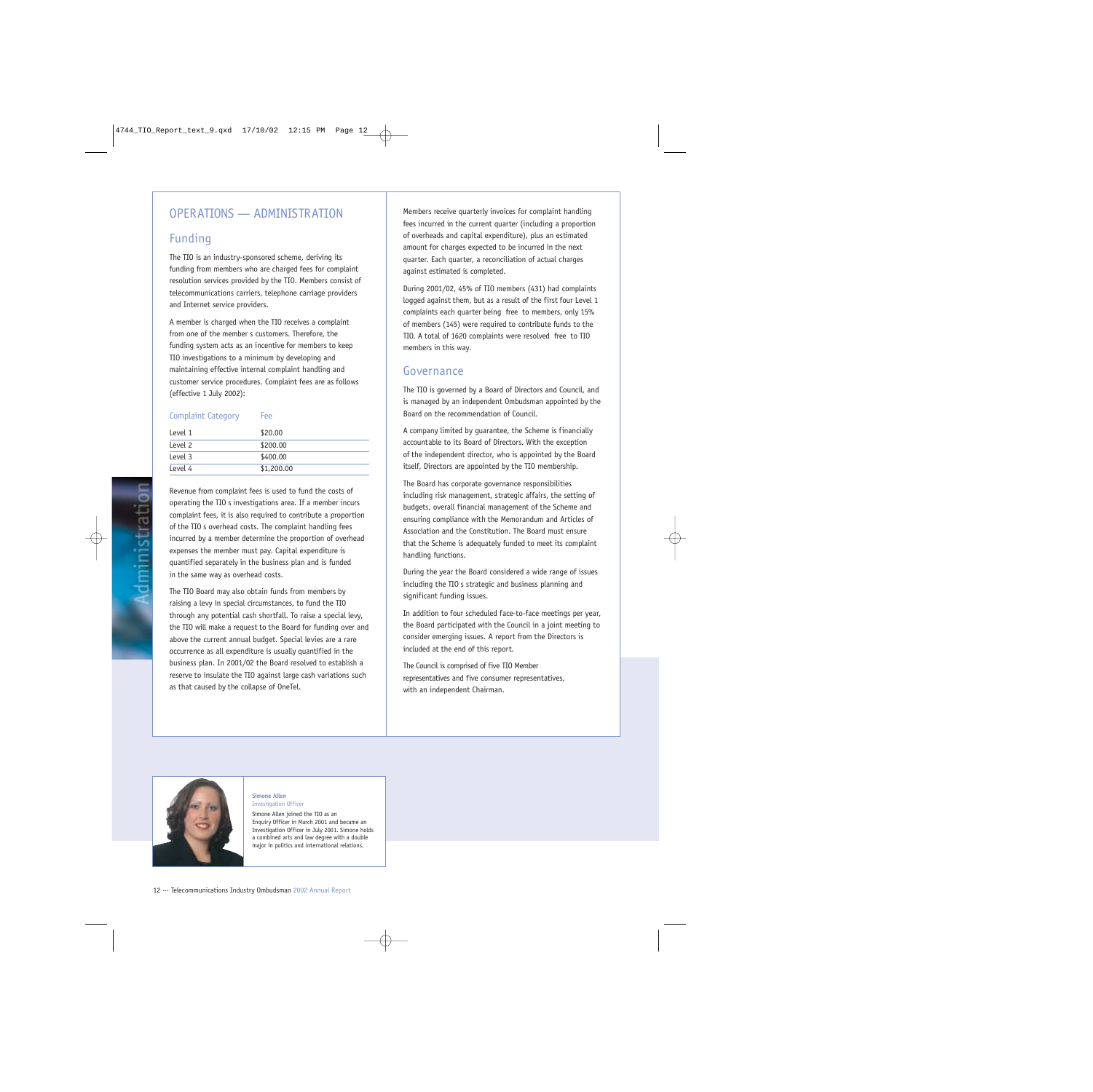Chaired by the Hon. Tony Staley, the Council provides strategic policy direction to the TIO and has the power to make recommendations to the Board on the appointment of the Ombudsman thereby ensuring the Ombudsman s independence.

Whilst the Ombudsman has responsibility for the day-to-day operations of the Scheme, it is the role of the Council to provide advice to the Ombudsman on policy and procedural matters, and to ensure that complaint handling procedures are effective.

In 2001/02, ten meetings of Council were held which considered a range of issues including investigations benchmarking, feedback from casework agencies, public awareness activities, jurisdictional questions, complaint handling procedures, internal dispute resolution within member organisations, the impact of consumer codes, and funding and financial issues. In addition, a joint meeting of the Council and TIO Board was held.

### TIO Review

The TIO s constituent documents require regular reviews of the Scheme to be commissioned. In 2001/02 a Committee of the Council and Board appointed the Allen Consulting Group to undertake a review and to conduct a survey of members. The final report was completed recently and the joint committee will soon present its views on the report to the full Council and Board.

## **Staffing**

The total staff of the TIO increased from 52 to 55 during 2001/02, with changes primarily in the investigations area. The number of Investigation Officers increased from 19 to 20, and these now include five specific positions for Investigation Officers with legal backgrounds. The number of Enquiry Officers remained at 14, although from the TIO s perspective, there was a significant turnover of staff this year.

Over the course of the year, a range of policies and initiatives aimed at the holistic well-being of staff, have been continued. A package of staff benefits including an employee assistance program, access to stress management activities and a number of after-work events have cemented team spirit and collaboration amongst staff.

The TIO has supplemented its high quality staff with a number of excellent recruits. In recognition of the value of staff, the TIO provides quality training and development which allows it to promote from within. This provides career progression opportunities and further emphasises the TIO s commitment to, and support of, existing staff. During the course of this year Kate McLeod was appointed as Member Services Adviser, Phil Waren as Project Research Officer and Donna Nolan to a new position as New Media Officer. Claire Paksoy was appointed as Disputes Officer and Julia Cornwell was appointed to a new position as Systemic Complaints Officer. Sarah Bendall and Paul Nangle were promoted from Enquiry Officers to Investigation Officers.

Our focus on the pursuit of quality and continual improvement, staff development and training has been mutually beneficial for both staff and the TIO. The TIO has recently revised its comprehensive orientation and training program and runs regular training programs for all staff with a weekly staff meeting where professional and administrative issues are discussed.

We welcomed Vic Marles as Deputy Ombudsman, Marianna Panopoulos as Finance Manager, Denise Ebert as Receptionist/Office Supervisor, Julie O Reilly and Molly O Brien as job-sharing Administrative Assistants, Alison Hollins and Shirley Quo as Investigation Officers (Legal), and Danny Whelan, David Stephens, Michelle Murphy, Amanda Bradford, Sangeeta D Souza, Felipe Tellez and Chris Jensen as Enquiry Officers. We also welcomed Silvia Superina who returned as Policy and Research Manager during the parental leave of Alex Buchanan.

#### **Maria Apostolidis** Enquiry Officer

Maria Apostolidis has been an Enquiry Officer at the TIO for the last year. During this time she has been involved with the development of the TIO Intranet and the Fair and Reasonable Working Group. She is an English and sociology graduate, a qualified secondary teacher, and has worked in the telecommunications industry, in various capacities, for the past six years.



#### **Anthony Beaumont** IT Manager

Anthony Beaumont joined the TIO in August 1998 as an Investigation Officer, was selected as the Systems Administrator in March 2000 and has recently been appointed as IT Manager. Anthony has a Bachelor of Economics, a Certificate in Microcomputer Technology and is working towards Microsoft certification.

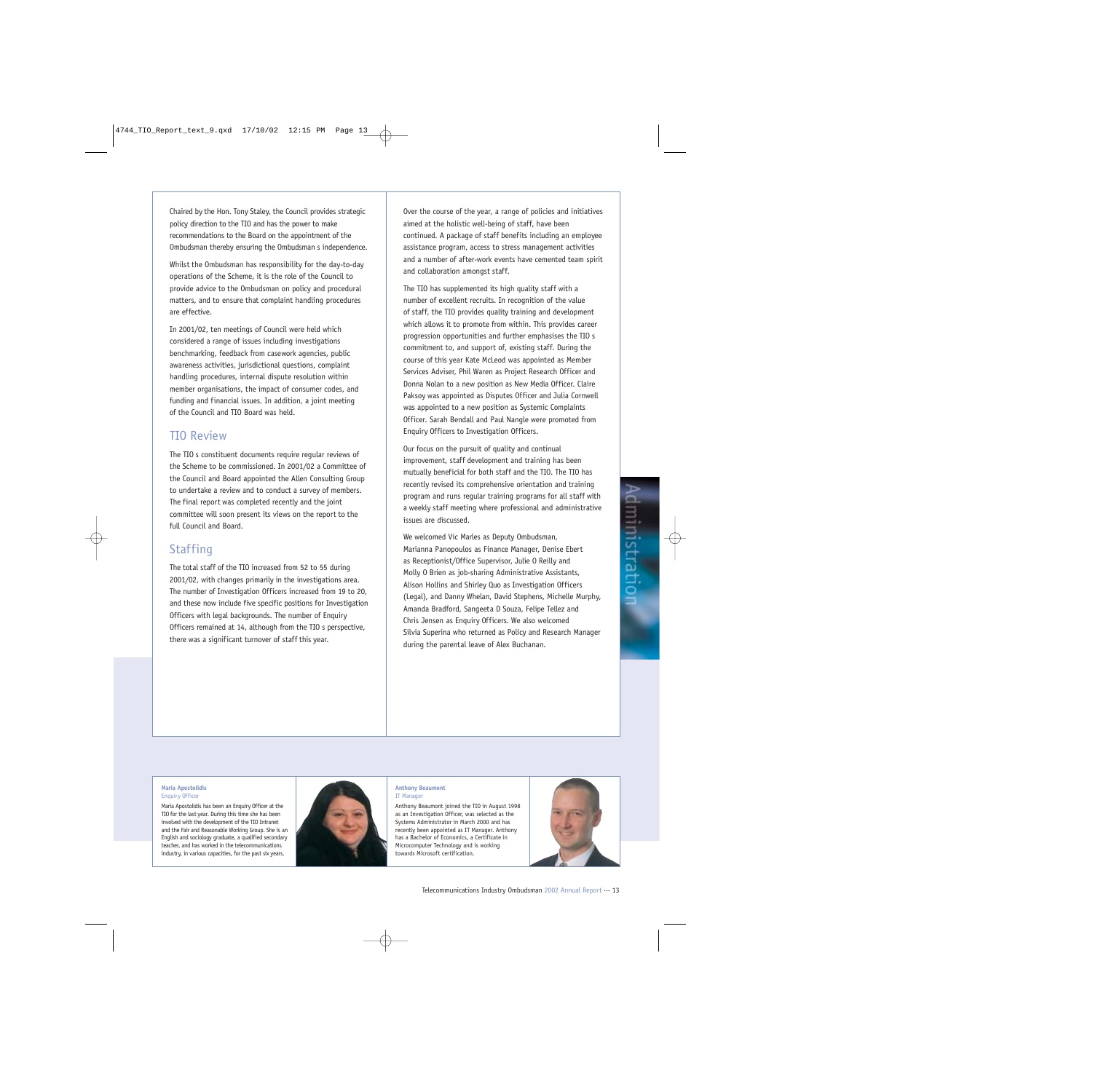The TIO farewelled Mary Leung, Genevieve Kavenagh, Carla Gangi, Deirdre O Donnell, Jayde Richmond, Jodie-Ann Doyle, Janet Sullivan, Elizabeth Brittain, Kerryn Garner, Neil Heffernan, Julia Hickey, Louise O Shea, Michael McKitterick and Athina Bakirtzidis. We hope they prosper in their new pursuits.

## Parental Leave Policy

The TIO is firmly committed to the principle of providing a supportive work environment and in assisting its staff to provide a balance between their work and private lives. Accordingly a new parental leave policy was introduced in February 2002. The policy provides for 52 weeks leave for primary care givers of birth or adopted children, with 10 weeks of this period as paid leave. The policy also provides for one week of paid leave for the partner of a person giving birth.

## Administration

Following the introduction of the new complaints management system (CosMoS) at the close of 2000/01, enhancements to refine the system were added, including a billing module. The major focus of the IT Manager, Anthony Beaumont, has been the consolidation of existing systems, and planning for the future. It is likely that the TIO will replace its phone system in 2002/03.

Issues of system security and business continuity have also been reviewed. Considerable effort was expended by staff members led by the Quality/Training Officer Carrie Liddle and the New Media Officer, Donna Nolan in designing and creating an intranet to improve internal communications.

In the Administration section the TIO recruited Denise Ebert to manage the office administration function. Denise has two new part-time administrative staff, Molly O Brien and Julie O Reilly, replacing casual staff who previously performed this function. The Administration team has examined filing and archiving procedures and completed the archiving of a number of years of files. Sarah Radford from the Member Services team has organized and overseen the physical development of the office to incorporate an additional office and 6 work stations.

The Finance section has continued to operate efficiently, with Marianna Panopoulos and Kayla Thomas providing timely and accurate information for decision making, and Marianna developing financial practices which ensure the long term stability of the Scheme.

As Personal Assistant to the Ombudsman Astra Taurins has continued to provide excellent and timely secretarial support, as well as co-ordinating the preparation of Council and Board meeting papers.

## Public Awareness

A public awareness survey conducted for the TIO in May 2002 showed aided awareness of the TIO up 3% to 47% since 2000 and unaided, or top-of-the-mind awareness up 5% to 12%. There were increases in awareness levels amongst young people, senior citizens, and people living outside the metropolitan centres. Decreases in awareness were measured amongst small businesses and people with disabilities. A change in surveying techniques made it impossible to compare this year s results on ethnic communities with previous years.

Over the past 12 months the TIO has sought to improve awareness of the Scheme in a number of ways. The TIO continued to run advertising and public relations campaigns in ethnic media around Australia, and in January was a major sponsor of the Chinese New Year celebrations in Melbourne. TIO information packs were regularly mailed out to target interest groups such as seniors associations and community information services, and TIO staff spoke at a range of public and industry forums. The TIO s newsletter, TIO Talks, was issued quarterly to consumer groups, industry bodies, government departments and the media.

By providing comment and statistics to the media, the TIO also sought to raise consumer awareness of issues such as Internet dumping, transfers of phone accounts authorised verbally and mobile phone contracts. The TIO responded to requests for information and interviews from journalists, students and members of the public, on a daily basis.



#### **Sarah Bendall** Investigation Officer

Sarah Bendall is currently studying an arts and law degree part-time at Monash University whilst working at the TIO. Sarah commenced work at the TIO as an Enquiry Officer in January 2001, and became an Investigation Officer in March 2002.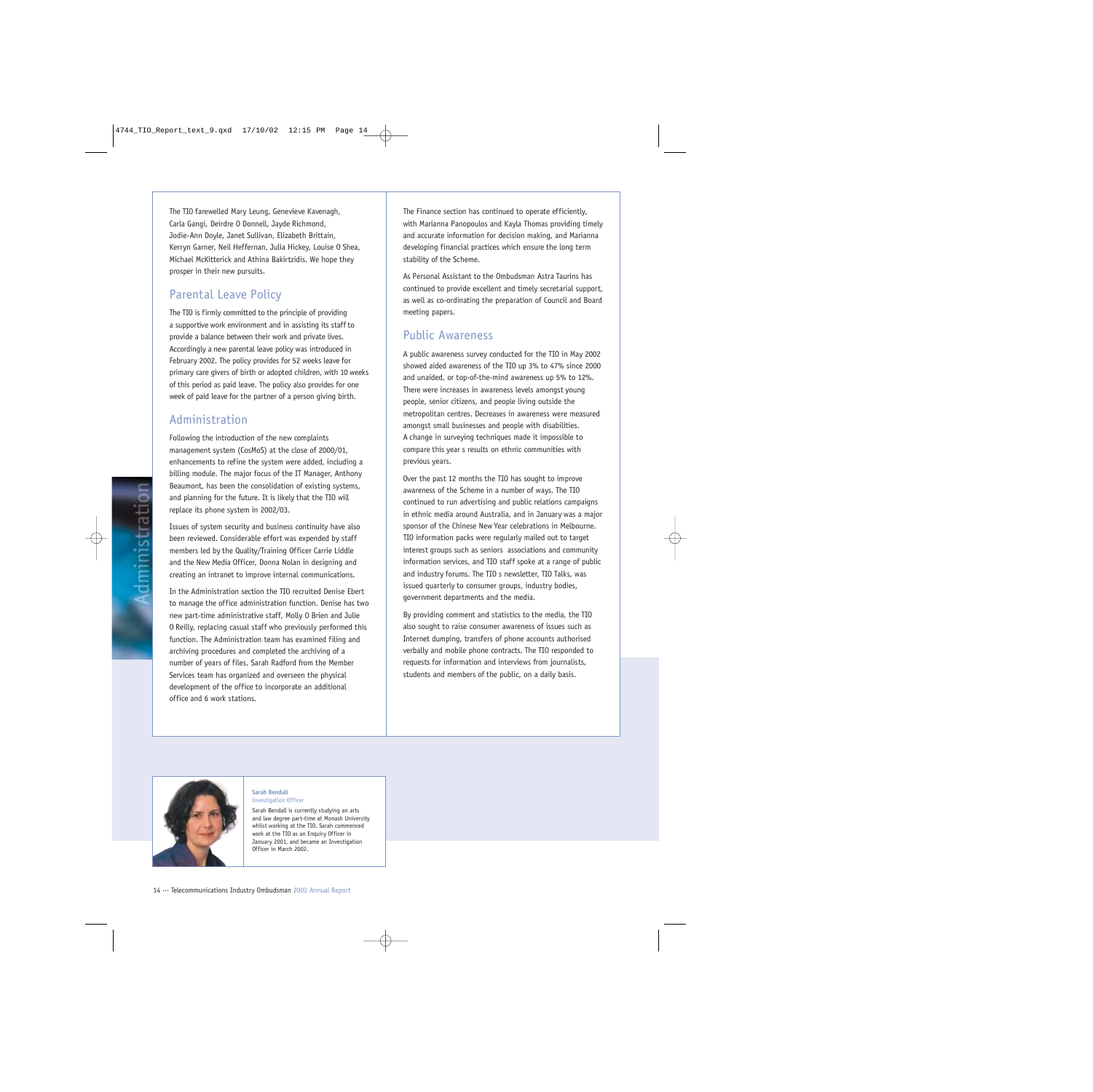Consultative forums with consumer casework agencies were held in Melbourne and Brisbane, with similar forums planned for other states next year. The forums have resulted in a number of positive outcomes, including a commitment by the TIO to publish position statements on common complaint issues.

The ongoing development of the TIO website has been a major activity over the past 12 months. All TIO information is now available on the site, including foreign language fact sheets. Work is continuing to improve the accessibility of the site.

In the year ahead, youth and ethnic populations will continue to be a focus of public relations activities, and consultations will be held to explore ways of improving accessibility to the TIO for people with disabilities. A new community service announcement has been produced and will be distributed to radio and television networks later in the year.

## Complainant Satisfaction Survey

In December 2001, the TIO received the results of its sixth independent qualitative survey of complainant satisfaction levels. The survey was concerned with complainants perceptions of the TIO, its procedures, professionalism and accessibility, rather than with their satisfaction with the outcome of their complaint.

In-depth interviews were carried out with 150 individuals who had recently contacted the TIO with a Level 1 complaint or enquiry. Individual interviews were also carried out with 150 Level 2 and 3 complainants.

The results of the survey were positive, showing that the introduction of Enquiry Officers and the growing focus on quality were working as anticipated. TIO staff were viewed as professional, knowledgeable and good at listening to and confidently providing advice to complainants. This feedback shows an improvement in performance from the previous two years, where complainants made a number of negative comments about staff appearing rushed and not taking the time to listen properly to complaints.

As with previous years, the survey pointed to some dissatisfaction over the perceived jurisdictional limitations of the TIO, and highlighted a low consumer awareness of the role of the TIO as a non-regulatory independent (rather than consumer advocate) body.

A number of consumers expressed a view that the TIO automatically accepted a member s version of events without justification. Based on his longstanding knowledge of the TIO and past survey results, the surveyor commented that this result was in part related to growing consumer expectations and demand. The TIO has spent a significant amount of time over the past year ensuring that reasons for decisions, particularly adverse ones, are clearly explained to consumers.

## Member Services

### TIO Member Numbers

For the first time in the TIO s history, the number of TIO members has declined. This is due to a comprehensive membership audit by the Member Services team and to rationalisation within the telecommunications industry. At 30 June 2002, 963 carriers and eligible carriage service providers were members of the TIO, a net decrease of 126. Internet service providers make up the bulk of the membership at 78.6%, followed by telephone service providers at 10.2% and telephone and Internet service providers at 6.8%. Forty-two members were providers who do not provide any eligible carriage services, because they are wholesalers, but are required to be TIO members by virtue of their carrier licence, issued by the Australian Communications Authority.

#### **Marianne Bois** Enquiry Officer

Marianne Bois came to the TIO as an Enquiry Officer in June 2001 following two years in customer service at Telstra. Marianne has trained and worked as a primary school teacher and has run her own retail business.

She is part way through a Bachelor of Business.



#### **Amanda Bradford Enquiry Office**

Amanda Bradford joined the TIO in March 2002 having held several paralegal positions and worked as a research assistant for the Australian Institute of Judicial Administration. She has a law degree and honours degree in chemistry from the University of Melbourne.

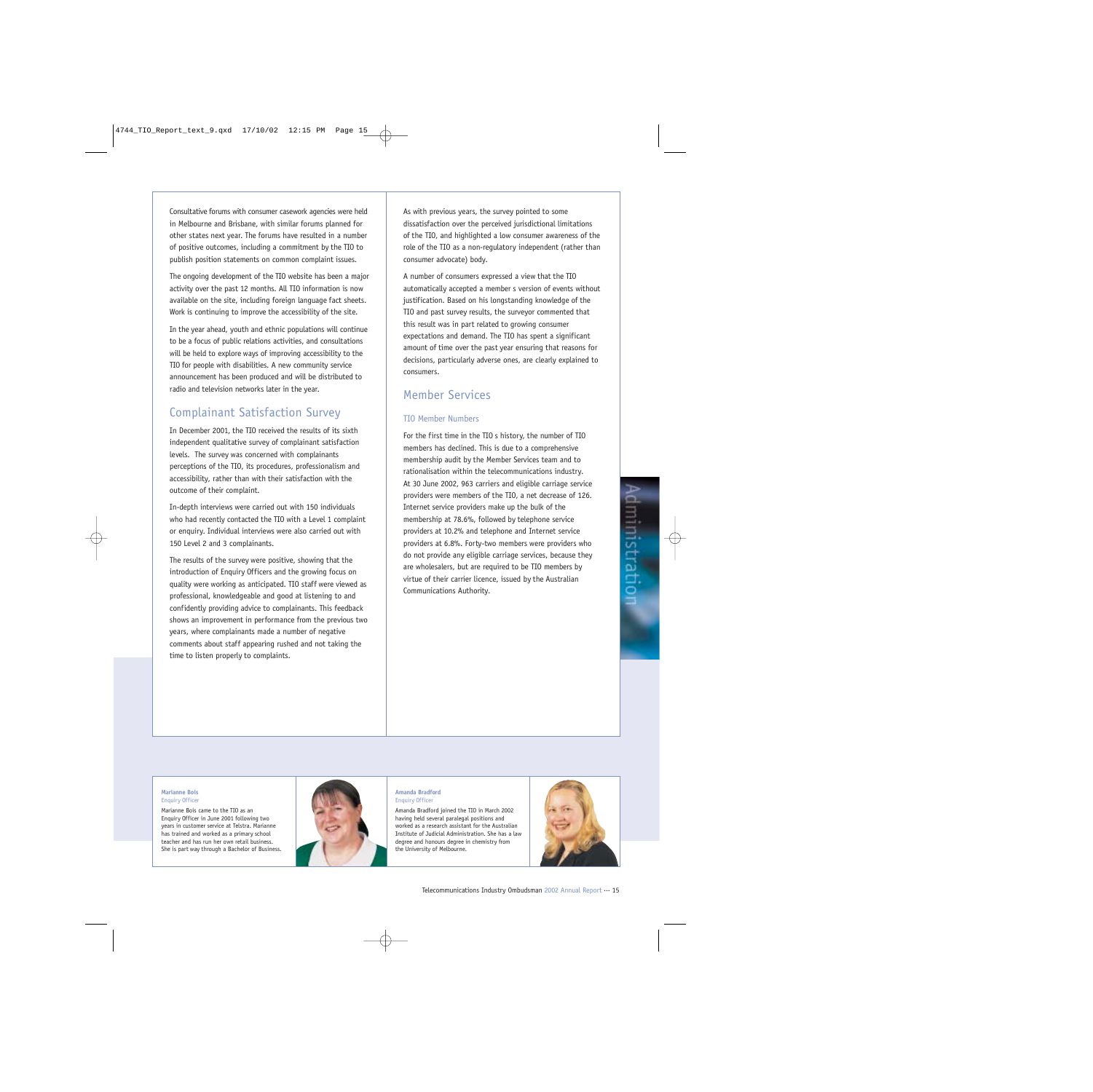#### Member Services Staff

The TIO Member Services Team currently comprises Sarah Nye as Member Services Manager, Kate McLeod as Member Services Adviser and Sarah Radford as Member Services Officer.

Kate s appointment on 1 July 2002 has seen her become the first point of contact for members who require assistance.

Sarah Nye, as Member Services Manager, provides a link between the TIO and its members. Over the year, the Member Services team has worked hard to ensure that it is accessible, responsive and a useful point of reference for all members. The primary focus has been on building strong working relationships with members by actively promoting two-way communication and feedback about the role of the TIO and the procedures it employs.

Sarah Radford, as Member Services Officer, provides support to the Member Services Manager and is responsible for pursuing potential eligible carriage service providers and securing their membership.

#### Member Services Activities

With the introduction of the TIO s new complaints management system, CosMoS, the Member Services team began the sizeable, and sometimes challenging task, of ensuring the accuracy of the database of TIO members. Gradually, each of the TIO s members is being contacted to confirm or give details of any change to the information contained in the database. E-mail addresses are being collected so that the TIO can offer to send more information electronically. The expected discovery of some TIO members that are no longer eligible carriage service providers has contributed to the overall reduction in TIO member numbers this year.

In the latter part of 2001/02, the TIO introduced a facility, available to all members, which allows them to receive automatic e-mail notification of Level 1 complaints. This facility is of great value to members who wish to better monitor TIO referrals.

Face-to-face visits conducted this year have been very effective in allowing the TIO to develop close and effective working relationships with TIO members. They provide an opportunity for the TIO to explain and clarify its procedures, to receive feedback about these procedures and to make suggestions about how the member might improve its performance. Many of these visits were conducted at the members premises, but an increasing number of members benefited from attending the TIO s premises to meet TIO staff and sit with Enquiry and Investigation staff while they received customer complaints.

In mid-June 2002, Enquiry Officer Maria Apostolidis began a three-month secondment with new TIO member Dodo Internet Pty Ltd, co-ordinated by Member Services. Maria is currently working with Dodo Internet representatives to assist them in complaint handling and liaising with the TIO. Depending on the availability of resources, and the success of Maria s placement, it is possible that further secondments of TIO investigation staff to members will occur in the next financial year. The TIO believes that this initiative will be of benefit to members and welcomes the positive approach of Dodo Internet.

#### Future Communications Improvements

In the year ahead, additional resources will allow the Member Services team to contribute significantly to the TIO s development of a more pro-active approach to complaint handling. Notable initiatives will be the development of a members newsletter and the review and optimisation of the members section of the TIO s website.



#### **Ruth Brown** Investigation Officer

Ruth Brown has been an Investigation Officer at the TIO since July 2001. Ruth has a BA with majors in drama and English from the University of Canterbury, New Zealand, and is in the final year of study for a Bachelor of Law from the Australian National University. Her area of interest at the TIO is the Universal Service Obligation.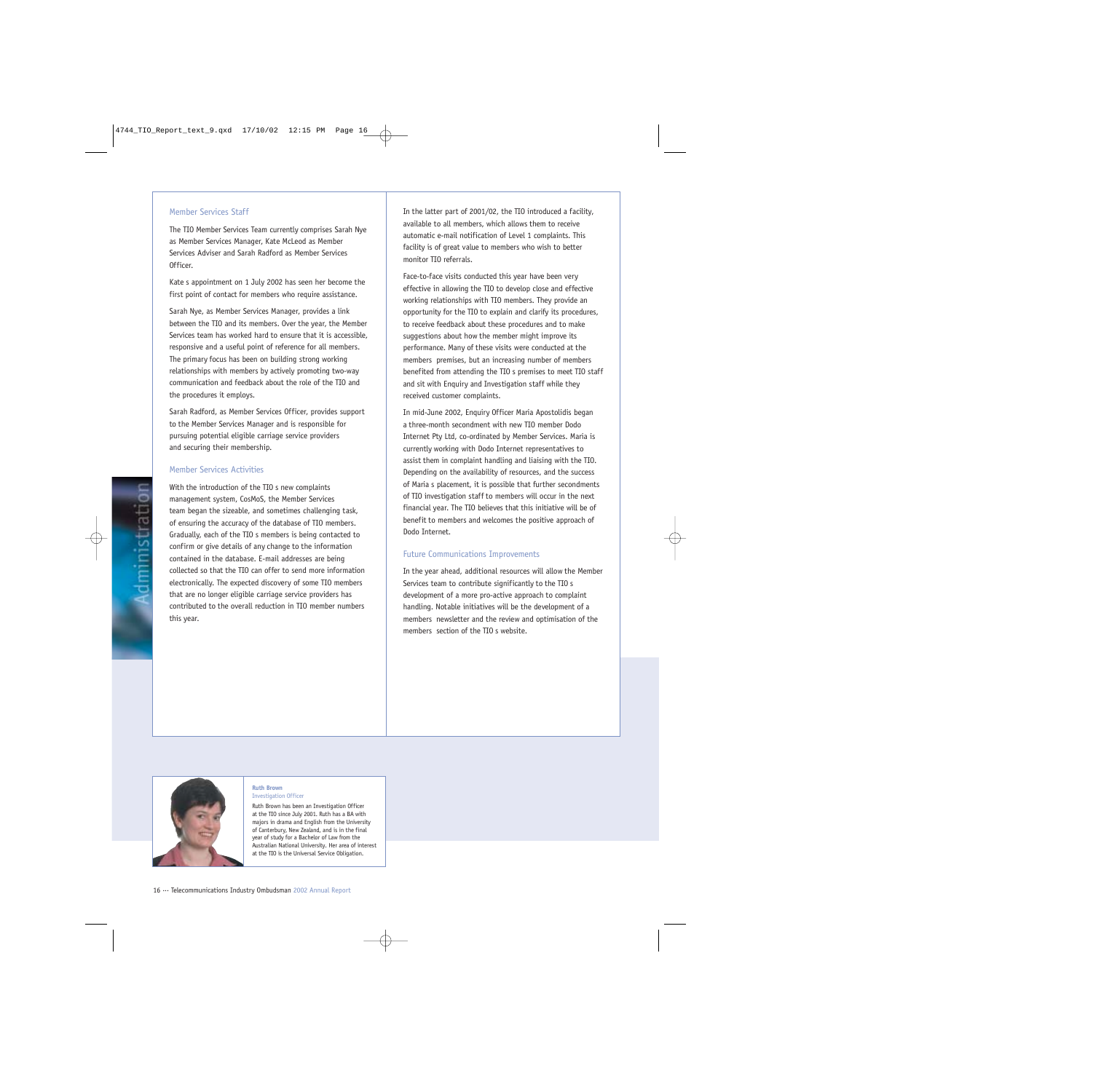### Internal Dispute Resolution Project

The TIO continued its work on the Internal Dispute Resolution (IDR) Project, through which the TIO will work pro-actively to assist members to reduce the number of complaints referred to the TIO. Phase 1 of the project, development of a template for best practice in IDR, was completed in July 2002. In the latter half of 2002, the TIO will focus on marketing this document to its members. It will also commence work on Phase 2 of the project, which will involve working more closely with selected members whose complaint numbers are relatively high, or who have systemic issues.

#### TIO Membership Composition

*Note: Other includes members who hold a Carrier licence but do not fall into the category of ISP or TSP. There are some ISPs and some TSPs who hold Carrier licences.*



Total 963

#### TIO Membership Growth



#### **Alex Buchanan** Policy/Research Manager

Alex joined the TIO as an Investigation Officer in May 1997. She became the TIO's Project/ Research Officer in 2000 and Policy/Research Manager in 2001. Her background is in Public Housing. Alex is currently on maternity leave.



#### **Carmen Buccheri** Investigation Officer

Carmen Buccheri joined the TIO in December 1999 as an Investigation Officer and since then has been the specialist officer for billing issues. She has an arts degree, a post graduate degree in dispute resolution and judicial administration and is currently completing a law degree.

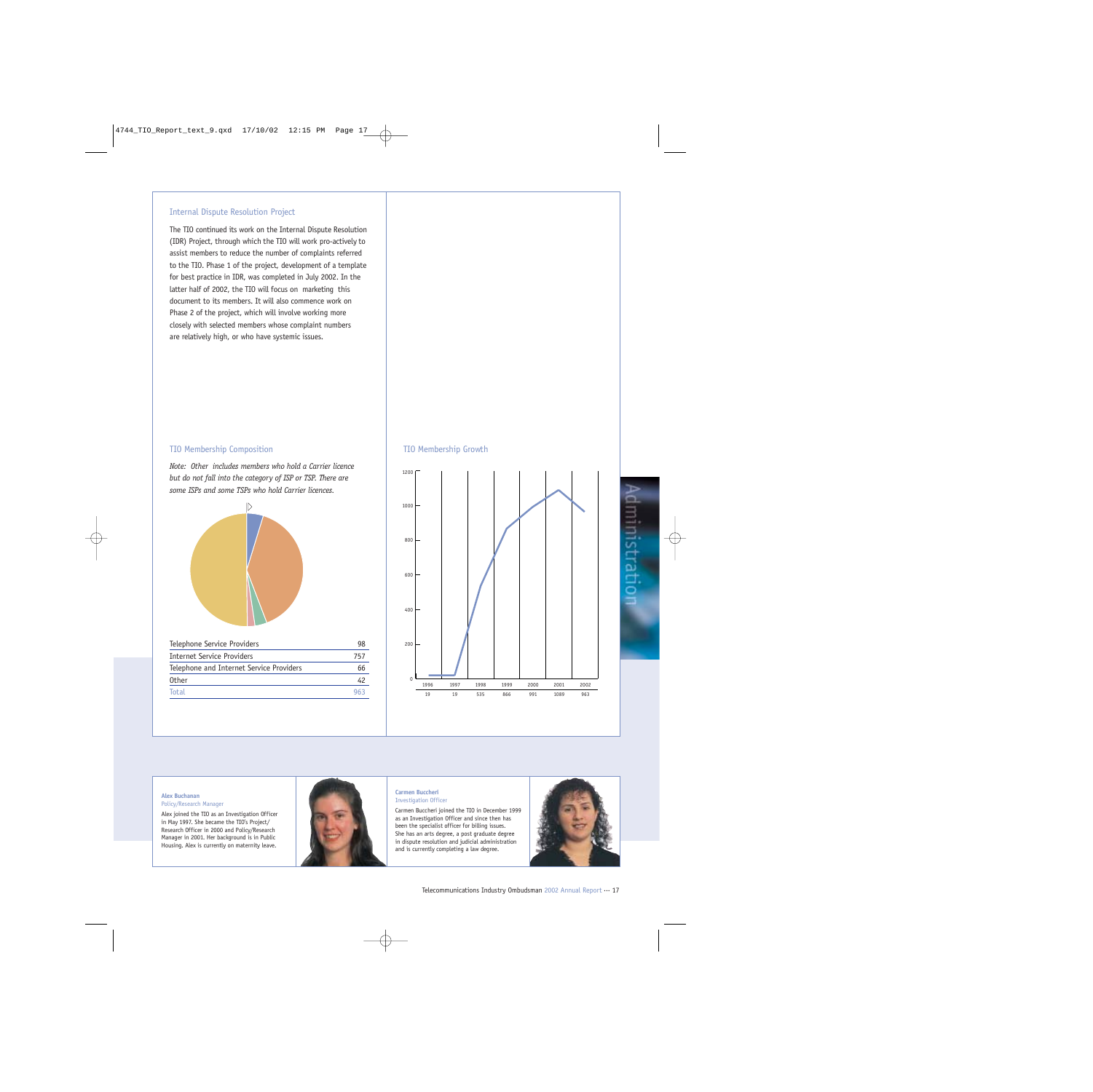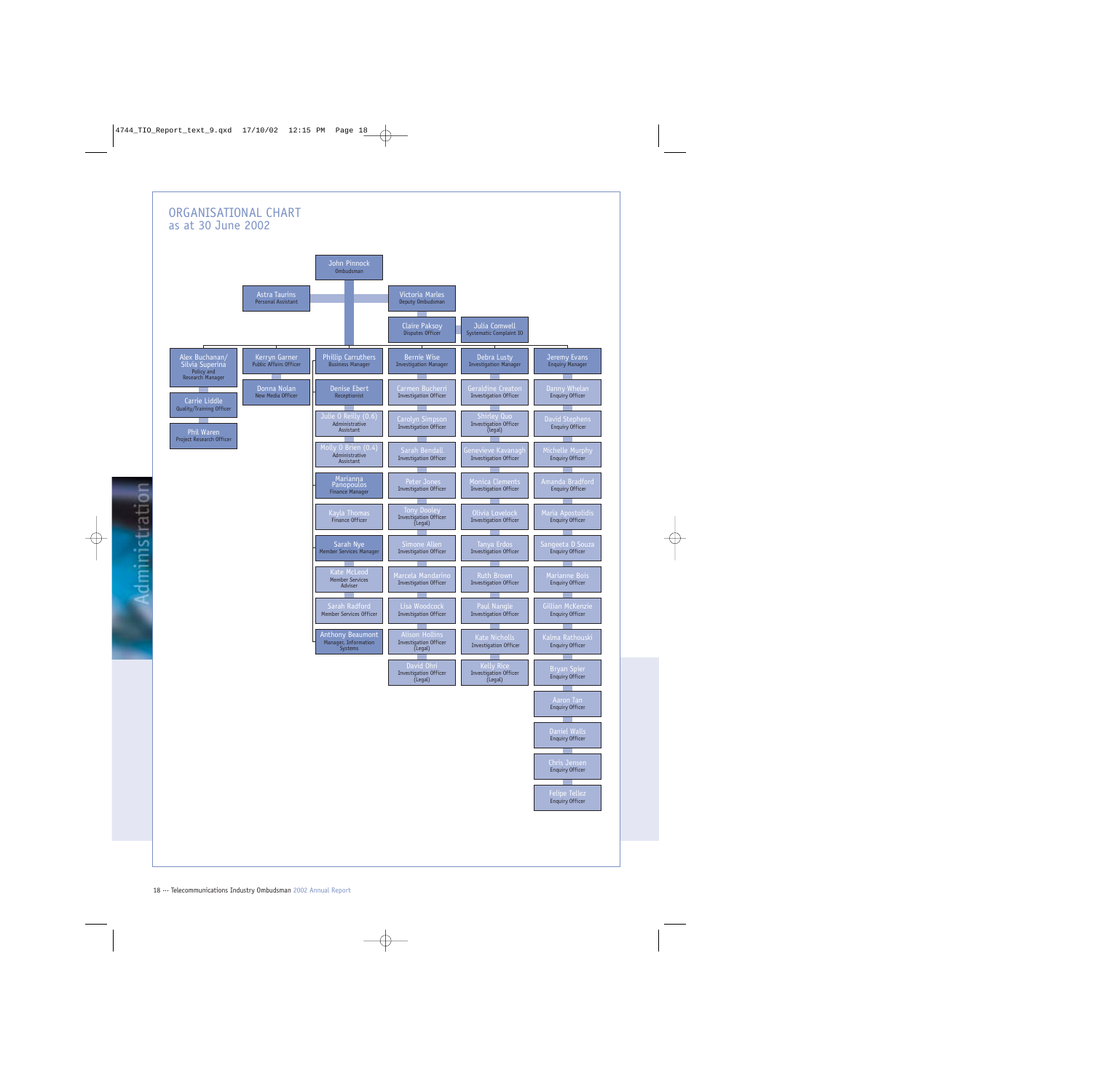## OPERATIONS — COMPLAINT HANDLING

## **Jurisdiction**

During the year the Council and Board of the Scheme considered a number of proposals to extend the TIO s jurisdiction to ensure that the Scheme remained an appropriate forum for the resolution of a variety of complaints across a wide membership base.

Although limited in its extent, the Council and Board approved an amendment to the TIO Constitution relating to faulty handsets sold as part of a contractual bundle of mobile telecommunications services. This has long been a vexed issue for mobile telephone customers who find that they are expected to continue paying monthly access fees under a contract, despite the fact that their handset may require repairs, and notwithstanding that their provider does not supply a substitute handset.

The amendment is limited to circumstances where the TIO concludes that the handset is faulty and that the fault is not due to misuse, and the provider has refused a pro-rata rebate on monthly access fees while the handset is being repaired and has either refused to suspend the contract or to provide an interim handset during this time.

The significance of the amendment is not that it dramatically enlarges the TIO s jurisdiction, but that it recognizes for the first time the importance of bundling of carriage services and other products such as access devices — in this case a mobile handset. This trend is likely to be of much greater importance for consumers in the future under the twin pressures of convergence and economic efficiencies in the delivery of telecommunications services.

Another important amendment to the Constitution was the decision to adopt and incorporate the Benchmarks For Industry-based Customer Dispute Resolution Schemes promulgated by the Commonwealth Department of Industry, Science and Tourism in August 1997. The six benchmarks of Accessibility, Independence, Fairness, Accountability, Efficiency and Effectiveness, and their underlying principles, are often those regarded by consumers as the measures by which schemes such as the TIO should be judged. Obviously, the notion of independence is the hallmark of an Ombudsman. Complementary with the Benchmarks was an amendment which reflected another essential facet of an industry-based Ombudsman — that in seeking to investigate, resolve and determine complaints, the TIO should have regard to the law, good industry practice, including Industry Codes, as well as to what is fair and reasonable in all the circumstances.

With these allied changes, the Ombudsman, Council and Board publicly confirmed a commitment that the Scheme should be judged on the basis of well-understood fundamental principles.

On another note, meeting jointly in November, Council and Board considered what amounted to a challenge by some ISP members of the Scheme to an equally fundamental precept as stated in the Scheme s Mission — that it be free to all consumers.

In this instance, some members had incorporated a condition in their sign-up service contracts allowing them to claw back from customers the costs incurred by members in TIO fees for investigating customers complaints. Such a condition is not only counter to a fundamental tenet of the TIO Scheme, it acts as a clear disincentive to customers complaining at all.

After considering various options the Council and Board supported a request by the Ombudsman to the Minister for Communications, Information Technology and the Arts, the Hon. Senator Richard Alston, that the Telecommunications (Consumer Protection and Service Standards) Act 1999, be amended to prohibit this practice.

On 27 June 2002, the Government introduced the Communications Legislation Amendment Bill (No.1) 2002 into the House of Representatives. The Bill provides that a customer is not liable to pay any fee or charge to a provider of a carriage service in respect of which the customer has complained to the TIO.

The Bill also makes clear that the legislative prohibition on the TIO investigating complaints about the level at which tariffs are set is limited to complaints about tariffs charged for the supply of carriage services. This provision potentially opens up a wide variety of fees and charges currently levied by industry players to investigation by the TIO. Depending on future developments, the TIO may also seek a further amendment to the legislation to prohibit yet another transparent attempt by some members to avoid their obligations, not merely to the TIO, but to their customers. In this case, customers are faced with a contractual term, of which they may not be aware, which gives their provider the right to disconnect them should they complain to the TIO. Apart from publicly alerting consumers to such contractual terms, the TIO will use all available powers to ensure that consumers are not disenfranchised by terms of this or similar nature.

The Telecommunications Code of Practice 1997 was also amended to provide that it is solely for the TIO to decide whether an objection to low-impact facility activity by a telecommunications carrier falls within the TIO s jurisdiction.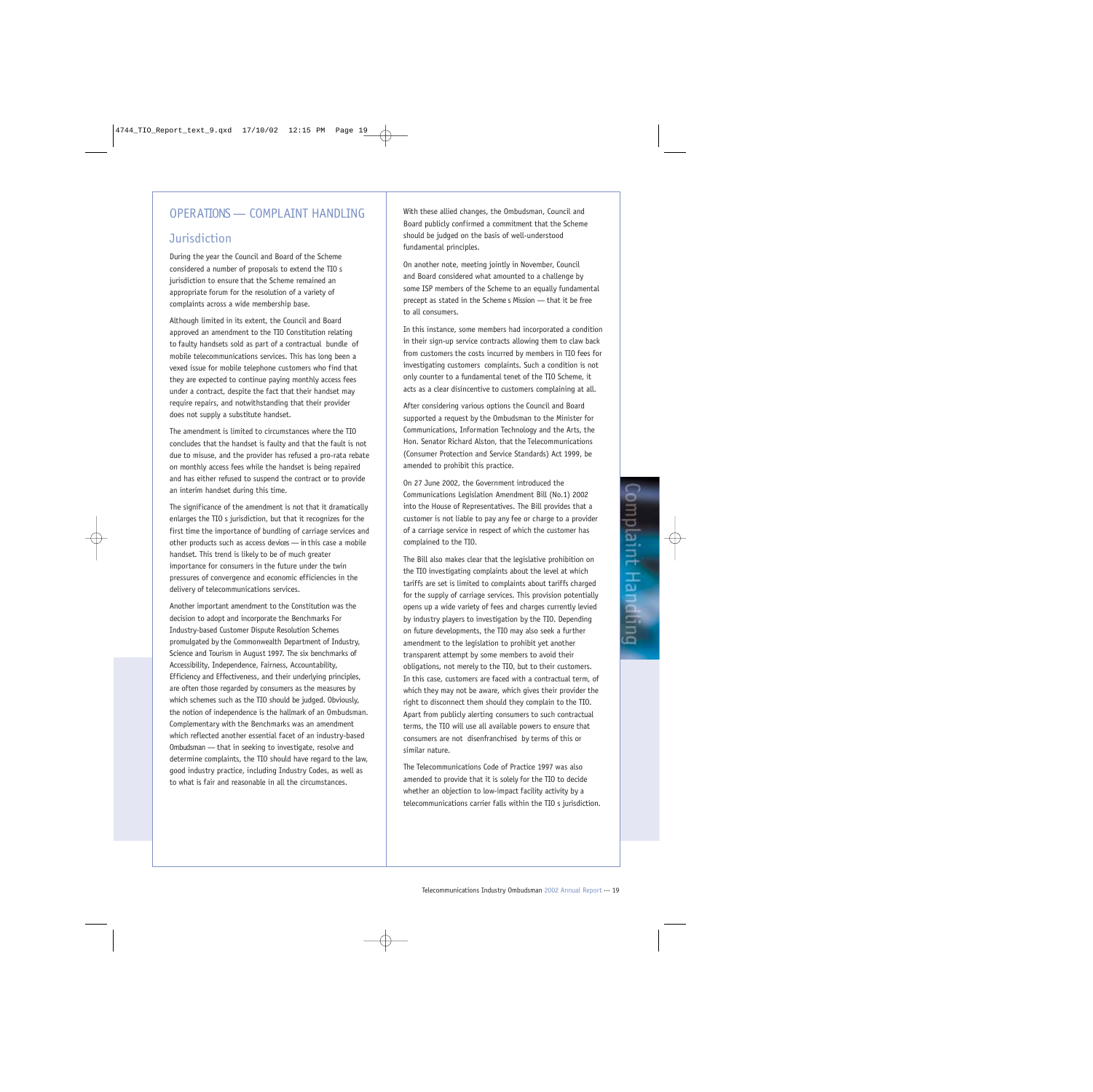### Codes and Industry Liaison

The TIO has completed its first full year of dealing with complaints under the Consumer Codes of Practice developed by the Australian Communications Industry Forum (ACIF) under Part 6 of the Telecommunications Act 1997. The TIO has consented to a conferral of power and is consequently dealing with complaints about the following Consumer Codes:

- ¥ Billing
- ¥ Calling Number Display
- ¥ Credit Management
- ¥ Complaint Handling
- ¥ Customer Information on Prices, Terms and Conditions
- ¥ Customer Transfer
- ¥ Protection of Personal Information of Customers of Telecommunications Providers

In addition, the TIO has consented to a conferral of power for the following operational/network codes as they were seen as having a significant impact on customers:

- ¥ Commercial Churn
- ¥ Mobile Number Portability

The TIO s ability to record and report on code breach complaints has been facilitated by the introduction of the new complaints management system (CosMoS). The TIO records code complaints as either potential or confirmed code breaches. There are two principal reasons for this.

Firstly, the TIO can only record a confirmed code breach against a provider that is a code signatory. However, the TIO is still required to capture information regarding noncompliance by non-code signatories. In addition, as the majority of code breach complaints that the TIO receives are recorded as Level 1 complaints, which are not formally investigated, we are not able to confirm that a code breach has in fact occurred.

The TIO recorded a total of 4783 code breach complaints for the year. Of these, 126 were confirmed code breaches. The vast majority of the confirmed and potential code breaches, 90 and 1748 respectively, related to the Complaint Handling Code. During the year, the Australian Communications Authority (ACA) conducted an investigation into various providers complaint handling procedures and their degree of compliance with the Code.

It is fair to say that there is some contention between the TIO and the ACA on the question of whether the industry is complying with the Complaint Handling Code. In short, the TIO believes that there is clear evidence of widespread noncompliance ranging across significant aspects of the Code, such as: the definition and recording of complaints, failure to escalate complaints, and failure to advise customers about the existence of the TIO. The TIO believes that the evident non-compliance reflects generally poor internal dispute resolution efforts within the industry.

The introduction of the Mobile Number Portability code in late September 2001 resulted in a relatively high number of MNP code breach complaints being raised with the TIO. However, the complaint numbers have since decreased significantly, indicating that the original surge of complaints was due to teething problems which have since been addressed. The number of complaints recorded against other codes has remained constant throughout the year, with the exception of credit control, which has steadily increased from 21 complaints in the first quarter to 113 in the last quarter. We intend to look into this matter further to establish what has caused the increase.



#### **Phillip Carruthers**

Business Manager/Company Secretary Phillip Carruthers is the Business Manager and Company Secretary at the TIO, and leads the administration team. His career background includes similar positions in VicRoads and the CSIRO, and a range of positions in the Australian Army. Phillip holds a Bachelor of Arts, an MBA and a masters degree in commercial law.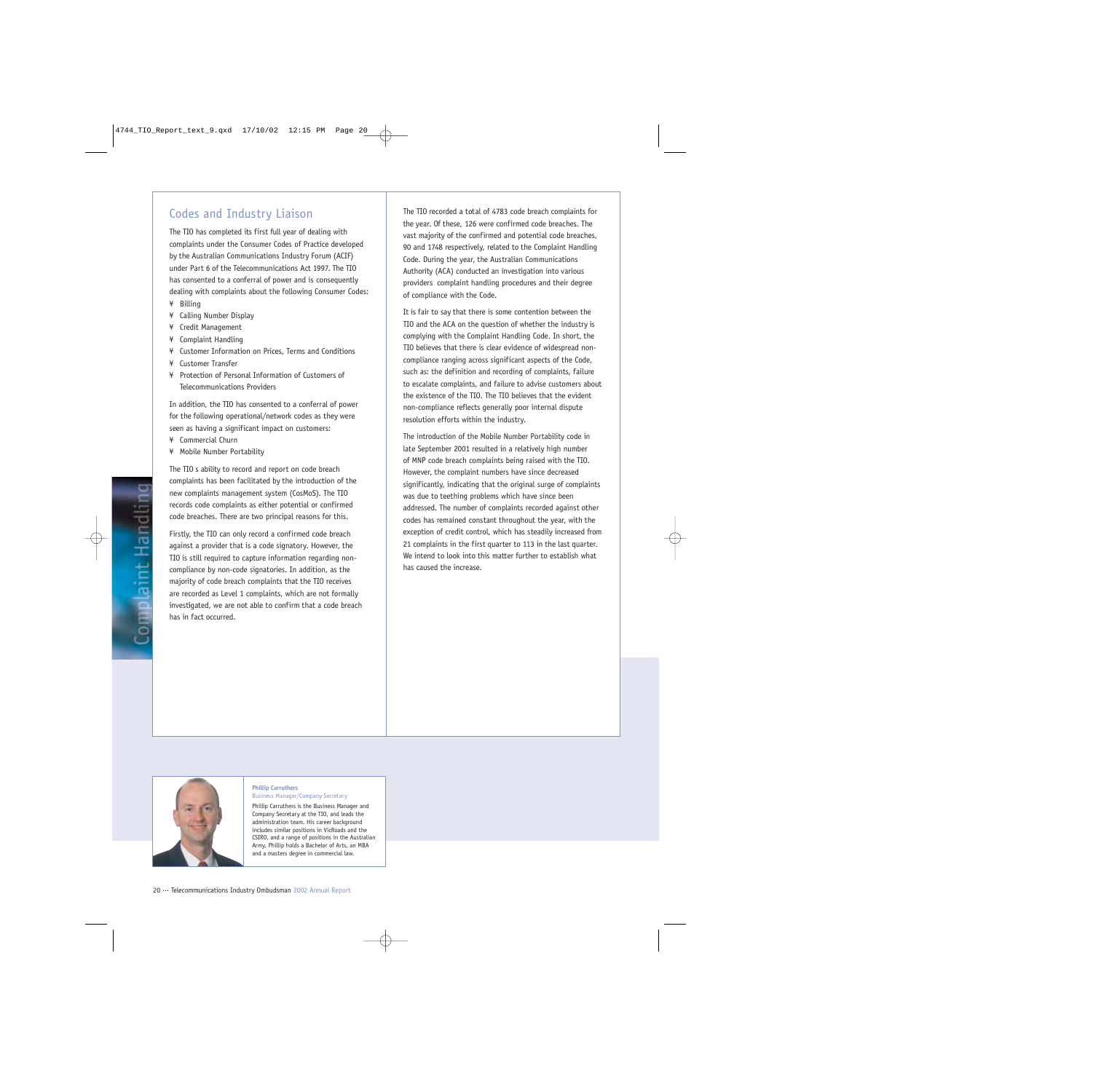In addition to investigating code breach complaints under the numerous codes, the TIO has also been involved in the review of the Billing, Credit Management, and Calling Number Display Codes.

The TIO supports recent moves by the ACA to review the form and effectiveness of Codes generally, with a view to making Codes easier to understand and more effective. In the TIO s view, the Industry is at a watershed in its history with the effectiveness of the current consumer codes regime now in question by significant consumer groups. There is also very substantial uncertainty about the appropriate method of enforcing compliance with Codes.

The TIO also continued to liaise with the ACA, the Australian Competition and Consumer Commission (ACCC) and other industry bodies on systemic issues as they arose.

Please note: As a result of further analysis of raw data which revealed some anomalies in the database, the code figures included in this report vary from those reported in the TIO s quarterly bulletins during 2001/02.

### Code Breaches — Potential and Confirmed (number and percentage)

| <b>Code Name</b>                 | Potential | Confirmed | Total | % of Total |
|----------------------------------|-----------|-----------|-------|------------|
| Billing                          | 304       | 7         | 311   | 6.6        |
| Complaint Handling               | 1748      | 90        | 1838  | 38.4       |
| Commercial Churn                 | 236       | 4         | 240   | 5.0        |
| Customer Transfer                | 1058      | 4         | 1062  | 22.2       |
| Customer Personal<br>Information | 43        | 0         | 43    | 0.9        |
| Calling Number<br>Display        | 6         | 0         | 6     | 0.1        |
| Mobile Number<br>Portability     | 866       | 0         | 866   | 18.1       |
| Prices, Terms and<br>Conditions  | 120       | 3         | 123   | 2.6        |
| Credit Management                | 276       | 18        | 294   | 6.2        |
| Total                            | 4657      | 126       | 4783  | 100.0      |

## The Fair and Reasonable Working Group

As an Alternative Dispute Resolution (ADR) body, the TIO attempts to work towards speedy resolution of complaints by consensus thereby helping to reduce costs and helping build better relationships between members and their customers. However, in cases where a solution that is acceptable to both parties cannot be reached, it is usually necessary for the TIO to make a determination as to what would be an appropriate outcome in the circumstances. In making such a decision the TIO will have regard to:

- ¥ the law;
- ¥ good industry practice, including relevant Industry Codes; and
- ¥ what is fair and reasonable in all the circumstances.

### How does the TIO decide what is fair and reasonable?

Over the past year, the TIO has been re-examining its practices and decision-making in an attempt to better define what is fair and reasonable. As a part of this process the TIO invited Dr Simon Longstaff of the St James Ethics Centre to facilitate a one day seminar for staff on these difficult and sometimes elusive concepts.

A recent consultation paper sent by the TIO to all members of the TIO and consumer representative groups, invited comment in relation to the principles to which the TIO should have regard when deciding if a resolution to a complaint is fair and reasonable. In the consultation paper, the TIO outlined its current procedures and, in particular, the factors it considers to ensure procedural and substantive fairness in its decision-making.

During the second half of 2002, the TIO s working party will consider the feedback received from Members and consumer representatives, with a view to reviewing and refining its complaint handling procedures in this area.

### **Monica Clements**

Investigation Officer

Monica Clements joined the TIO as an Investigation Officer in 2000. Her professional background includes administrative and training positions in the government and community sectors and work as a teacher in China. Monica holds an arts degree (cultural studies) and is the TIO s specialist officer on privacy matters.

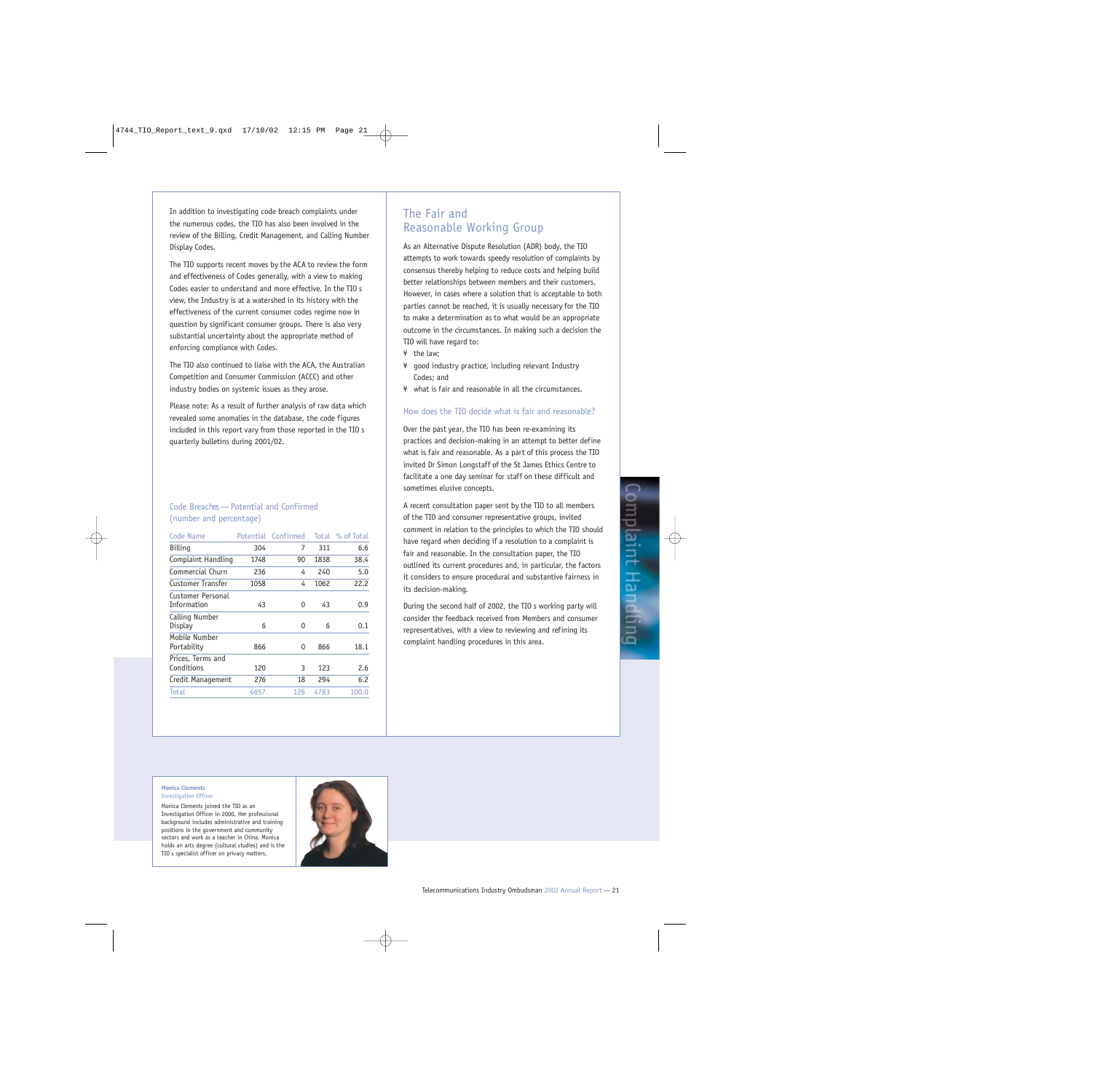## Legal Investigation Officers

In its approach to the investigation, resolution and determination of complaints the TIO has traditionally emphasized the criteria of good industry practice (as reflected in Industry Codes) as well as what is fair and reasonable in the circumstances of each case.

Recent critiques of the TIO have suggested that it has overlooked the law — particularly various aspects of the laws related to the protection of consumers. As a response to these criticisms the Council and Board approved a strategy designed to lift the professionalism of the TIO s investigative resources by recruiting legally qualified Investigation Officers. Complemented by a new Deputy Ombudsman with extensive legal qualifications, the Legal Investigation Officers were recruited not only to investigate a particular class of complaints, but also to increase awareness amongst other staff of legal issues.

In an interesting example of cross-pollination, the Legal Investigation Officers have also benefited from the experience of the other Investigation Officers in applying the principles of fairness and reasonableness to the resolution of complaints. The result has been a lift in the overall standard of the TIO s investigations, particularly in relation to a variety of service contracts including mobile phone contracts, a perennial source of complaint to the TIO.

One notable outcome is that some members are struggling to address issues thrown up by the TIO s initiative. It is fair to say that most members are unused to the TIO raising legal issues — a number of which go to the heart of common industry contracts and practices.

So, the suggestion by some members in a recent survey conducted by consultants reviewing the Scheme, that the TIO had become too legalistic, was not unexpected. More disappointing, however, was a similar criticism from some consumer groups that had argued in support of the initial critique of the Scheme.

As a recent amendment to the Constitution makes clear, the TIO has regard to the law, good industry practice, and what is fair and reasonable in all the circumstances in seeking to resolve complaints. The simple fact is that the first of these principles —the law — is just one more weapon in the TIO s armoury.

## Pro-activity and Special Projects

A single purpose — the investigation and resolution of complaints — has not only served to focus the efforts of the TIO but also to highlight the fact that like all Ombudsman Schemes, parliamentary or industry-based, the TIO is principally a reactive body.

Nevertheless, there has always been an expectation that the TIO will identify and highlight systemic issues in the telecommunications industry which cause detriment to consumers. Currently, one obvious process for the identification of systemic issues is the reporting of complaints about breaches of ACIF s Consumer Codes.

Over the past two years, however, the TIO has been exploring the extent to which it can adopt an increasingly pro-active approach to complaint resolution, incorporating specific strategies into its Strategic and Business Plans. Here the strategy is firstly to halt the rate of increase of complaints to the TIO by improving members internal dispute resolution efforts and to stop new types of complaints from developing.



#### **Julia Cornwell** Systemic Complaints Officer

Julia Cornwell has been an Investigation Officer at the TIO for two and a half years and has recently been appointed to the new position of Systemic Complaints Officer. Julia has bachelor, honours and masters degrees in musicology and has recently commenced research for her PhD at Monash University.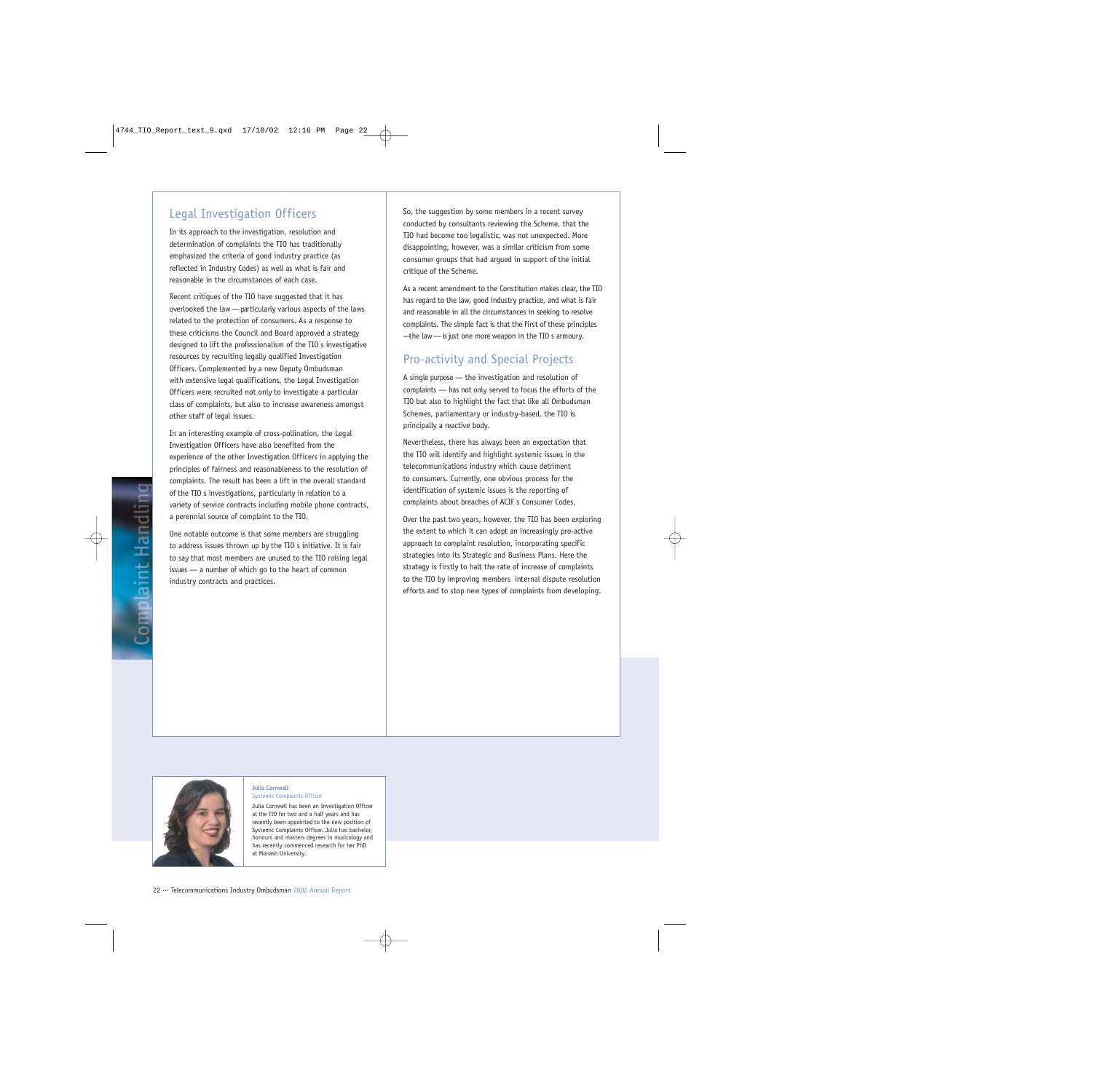The most important initiative has been the Internal Dispute Resolution (IDR) Project, with Phase 1 resulting in a report setting out industry best practice for complaint resolution to be used as a complaint handling guide by TIO members. In the current year the TIO will be pursuing Phase 2 where the strategy is to liaise more closely with selected Scheme members to reduce the rate of escalated complaints to the TIO.

The TIO has also adopted a new systemic complaints investigation procedure with an experienced Investigation Officer. As the name suggests the procedure is designed to identify systemic issues so that TIO members can themselves act quickly to deal with new and emerging complaint trends. The procedure has achieved some early success, with the TIO highlighting the problem of early termination fees (ETFs) particularly in mobile phone contracts, leading to several members withdrawing large fixed ETFs.

Building on this aspect, the TIO convened an Industry forum attended by the mobile carriers and resellers to discuss the TIO s approach. In particular, the TIO outlined its position that as a matter of fairness and transparency, providers should reveal in contract documents and associated material, the specific nature and content of ETFs, as well as the method by which they are calculated. Further, that large fixed ETFs should be avoided, on the basis that they might constitute penalties and hence be unrecoverable as a matter of law, rather than being genuine pre-estimates of loss.

Another special project during the year was an independent study of TIO data commissioned by the Australian Mobile Telecommunications Association (AMTA) in an effort to understand the causes of continuing consumer dissatisfaction with mobile phone contracts. The study found that 61% of contract complaints resulted from disputes over information which was provided at point of sale. Common complaints included claims of incorrect or insufficient information about charges and call rates, available services, coverage and legal obligations.

#### **Geraldine Creaton** Investigation Officer

Geraldine became an Investigation Officer in mid 2000. Prior to that she worked overseas for a variety of large telcos, and for an Internet company in Australia. Geraldine has expertise in computers and computer programming and she was the TIO's technical expert for Internet related complaints. Geraldine is currently on maternity leave.



#### **Tony Dooley** Legal Investigation Officer

Tony Dooley joined the TIO in December 1999 from private legal practice. He is a qualified legal practitioner and as a Legal Investigation Officer deals with land access objections and other complaints that raise legal issues.

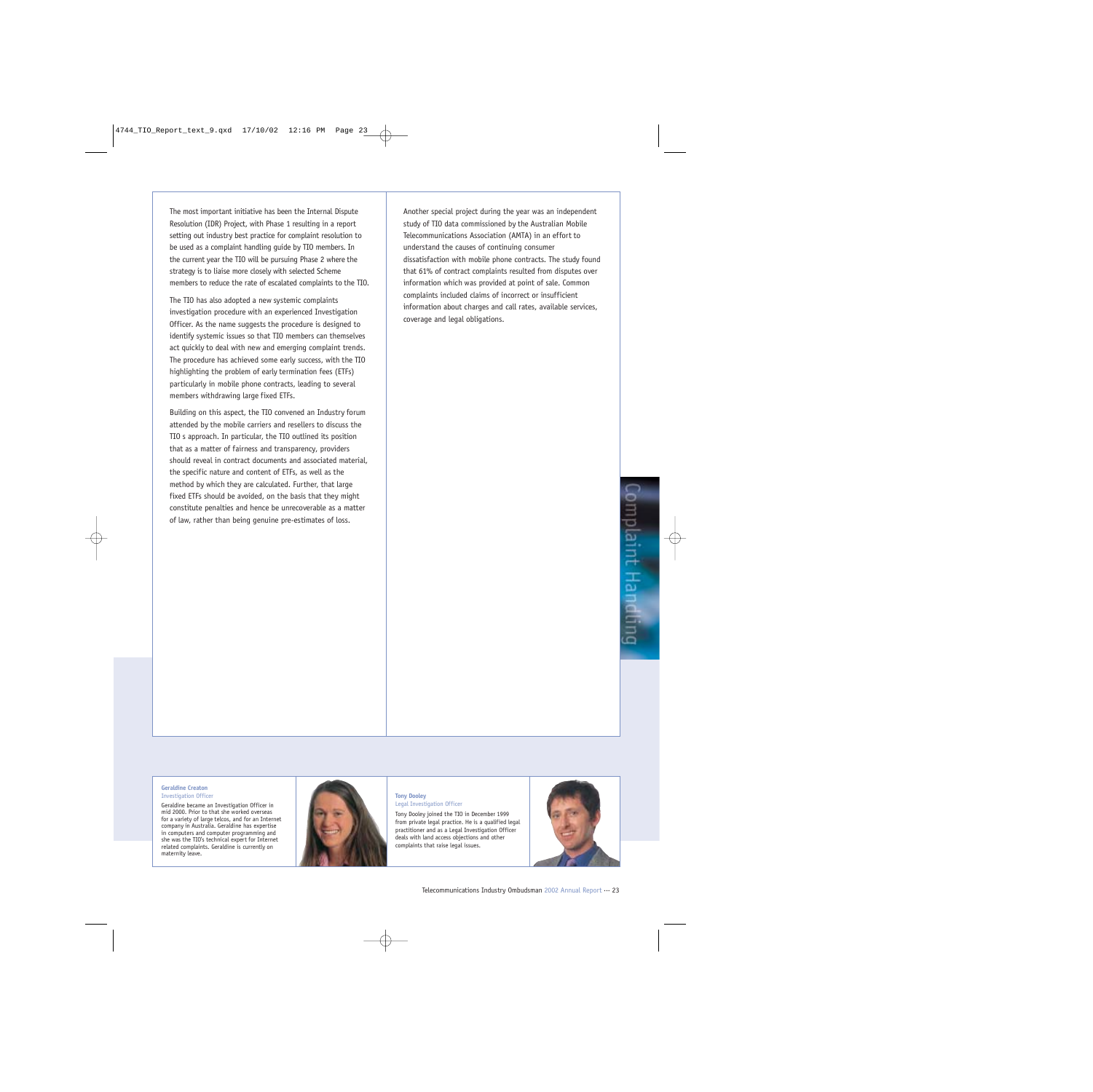## COMPLAINT HANDLING PERFORMANCE

## **Definitions**

The TIO uses four terms to describe how it defines the calls, TTY messages, emails, faxes and letters it receives.

### **Contact**

Contact made by a member of the public with the TIO regarding telecommunications services. The contact could be made by telephone, fax, email, letter, or in person. The costs of all contacts are billed to members, either directly or indirectly.

### Total Number of Enquiries, Complaints and Issues

*Note: The number of contacts equals the number of enquiries plus the number of complaints. A single complaint may involve more than one complaint issue.*



### Enquiry

A contact regarding a matter that is not an expression of dissatisfaction or grievance, or which is outside the TIO s jurisdiction, or which is a first attempt to solve the problem, or which is anonymous, frivolous or vexatious. The costs of enquiries are distributed amongst invoiced members according to their respective share of complaints.

### Total Contacts

*Note: Includes enquiries and complaints.*





#### **Sangeeta D'souza** Enquiry Officer

Sangeeta D'souza joined the TIO in April 2000 as an Enquiry Officer. She holds a law degree and a masters in social work, and practised criminal law for four years in Mumbai, India, before moving o Australia.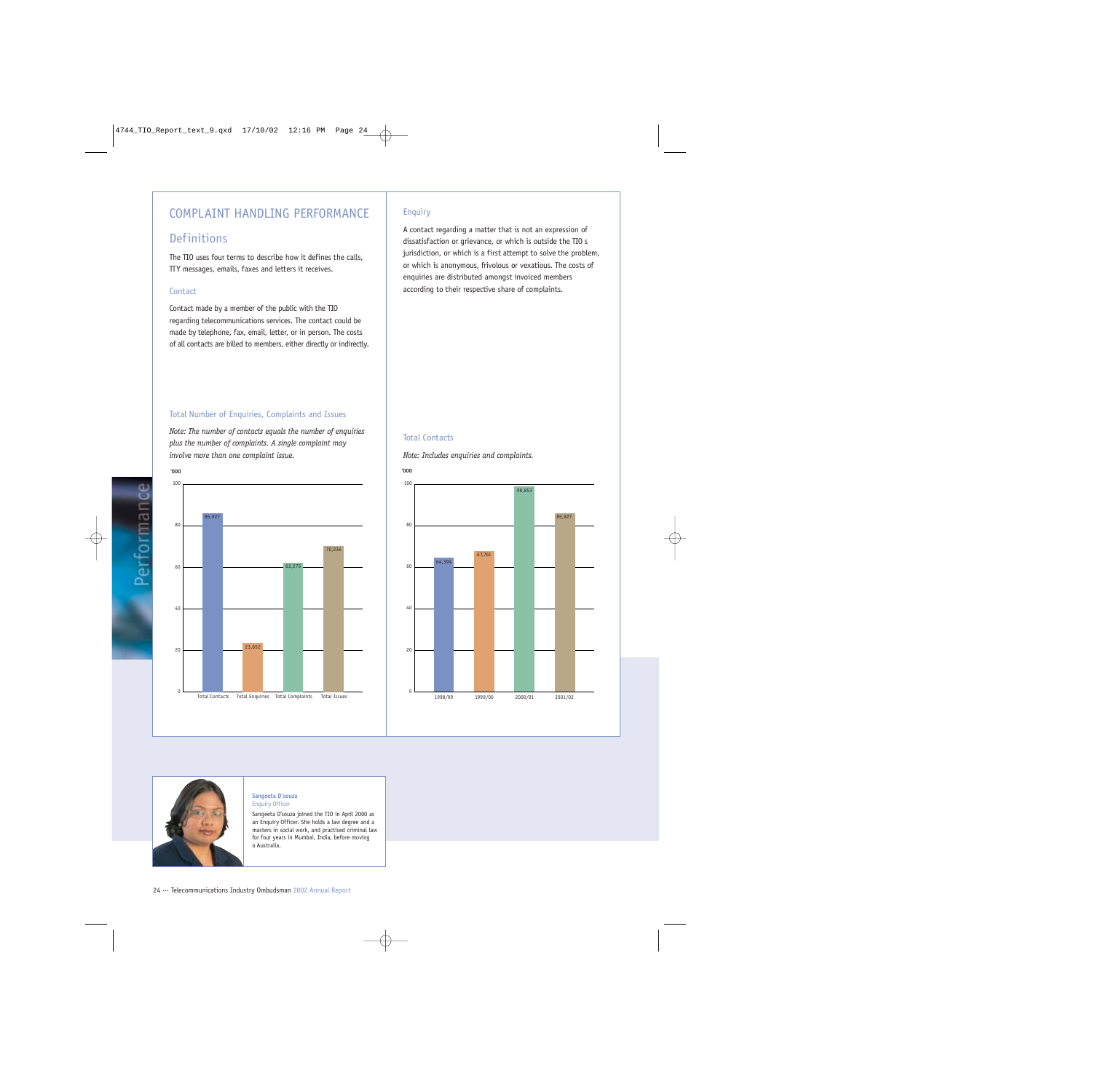### **Complaint**

Contact regarding an expression of dissatisfaction or grievance which the TIO is able to investigate. The cost of a complaint is billed directly to the member concerned.

### Issue

The matter or matters about which a member of the public has complained to the TIO. A complaint may involve more than one issue. The TIO bills members according to the number of complaints logged against them; members are not billed according to the number of issues.

### Total Complaints



### Total Issues



#### **Denise Ebert** Receptionist

Denise Ebert joined the TIO as Receptionist in August 2001 following 16 years in the banking industry in complaint handling and call centre management. Denise is responsible for a range of day-to-day administrative functions including the entry of new written complaints into the TIO's database.



#### **Tanya Erdos** Investigation Officer

Tanya Erdos has been employed as an Investigation Officer with the TIO for the past three years. Prior to joining the TIO Tanya travelled for a year after leaving a customer service position with a telecommunications provider. She holds a business degree majoring in hospitality and administration studies.



Performance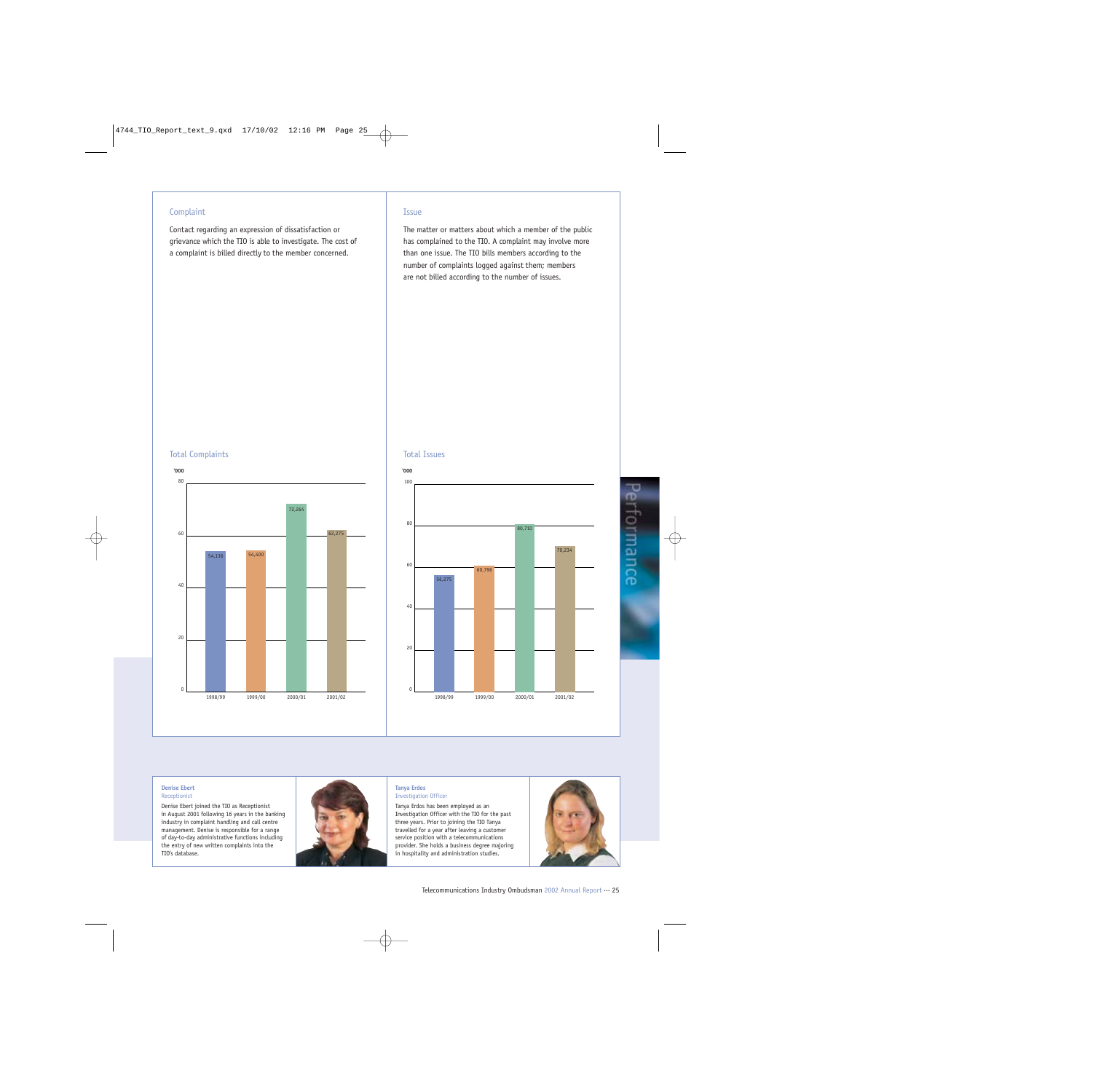### **Enquiries**

The TIO logged a total of 23,652 enquiries during 2001/02. Landline enquiries accounted for 46.8%, mobile enquiries for 25.6%, Internet enquiries for 13.5% and non-allocated enquiries for 14.1%.

Overall, consumers contacting the TIO seeking information about TIO members, the TIO Scheme or seeking preliminary advice regarding complaints, represented 14.3% of all enquiries logged.

The primary categories in the landline and Internet classifications were general enquiries relating to TIO Members that had ceased trading or had been placed into administration. Landline enquiries of this nature comprised 7.8%, with Internet enquiries comprising 17.7%.

The demise of OneTel and ISPs such as Internet TV Australia Pty Ltd resulted in many enquiries from former customers seeking clarification of their rights to refunds and continued service, and contact information for the Administrators.

Handset faults, warranty issues and related problems that are currently out of jurisdiction, remain the greatest source of enquiry for the mobile classification, equating to 23.1% of all mobile phone enquiries.

## Complaint Resolution Process

As an alternative dispute resolution (ADR) scheme, the TIO offers an invaluable service to consumers and small businesses who, after failing in their own attempts to resolve a dispute with a carrier, telephone service provider or internet service provider, need some assistance.

The TIO investigates complaints on a case by case basis, seeking input from both sides of the dispute before forming a view as to what would be a reasonable outcome given all the information provided.

The principle objective in all cases is resolution by consensus resulting in a better relationship between the parties, a reduction in costs to the TIO member and an increase in the productivity of the TIO. Wherever a consensus cannot be reached the TIO will make a decision based on what the TIO believes would be an appropriate outcome to the dispute. In making a decision the TIO will have regard to the law, industry codes, and an independent assessment of what is fair and reasonable.

To assist with the resolution process, the TIO asks both the complainant and the TIO member to demonstrate good faith in the process by providing information relevant to the complaint and showing a willingness to acknowledge each other s perspective. This cooperation is vital in helping the TIO to negotiate a result that is acceptable to both parties.

### Complaint Escalation

The TIO classifies complaints into four levels.

Level 1 is for complaints that can be resolved at the time the consumer calls the TIO, or can be referred to the member company for resolution with the customer directly within 14 days.

Level 2 and 3 complaints require the member company concerned to provide information requested by the TIO within set timeframes. The TIO may escalate a complaint to the next level if the member s response is not provided within the set timeframe, or if the response is not satisfactory. Complexity and the amount of time spent by the TIO may also be reasons for escalating a complaint.

In order to ensure consistency of approach, complaints escalated beyond the first level are assigned to a single Investigation Officer. This means the complainant and the member will have a single point of contact within the TIO while the complaint is being dealt with.

Level 4 complaints are dealt with by the Deputy Ombudsman or by the Disputes Officer or an Investigation Officer under the supervision of the Deputy Ombudsman.



#### **Rebecca Fredericks** Public Affairs Officer

Rebecca Fredericks started as the TIO's Public Affairs Officer in July 2002. Rebecca has degrees in Arts and Law and has worked as a television journalist and political adviser to the Federal Leader of the Opposition and the Shadow Minister for Communications and more recently as a media adviser in the Office of the Victorian Premier.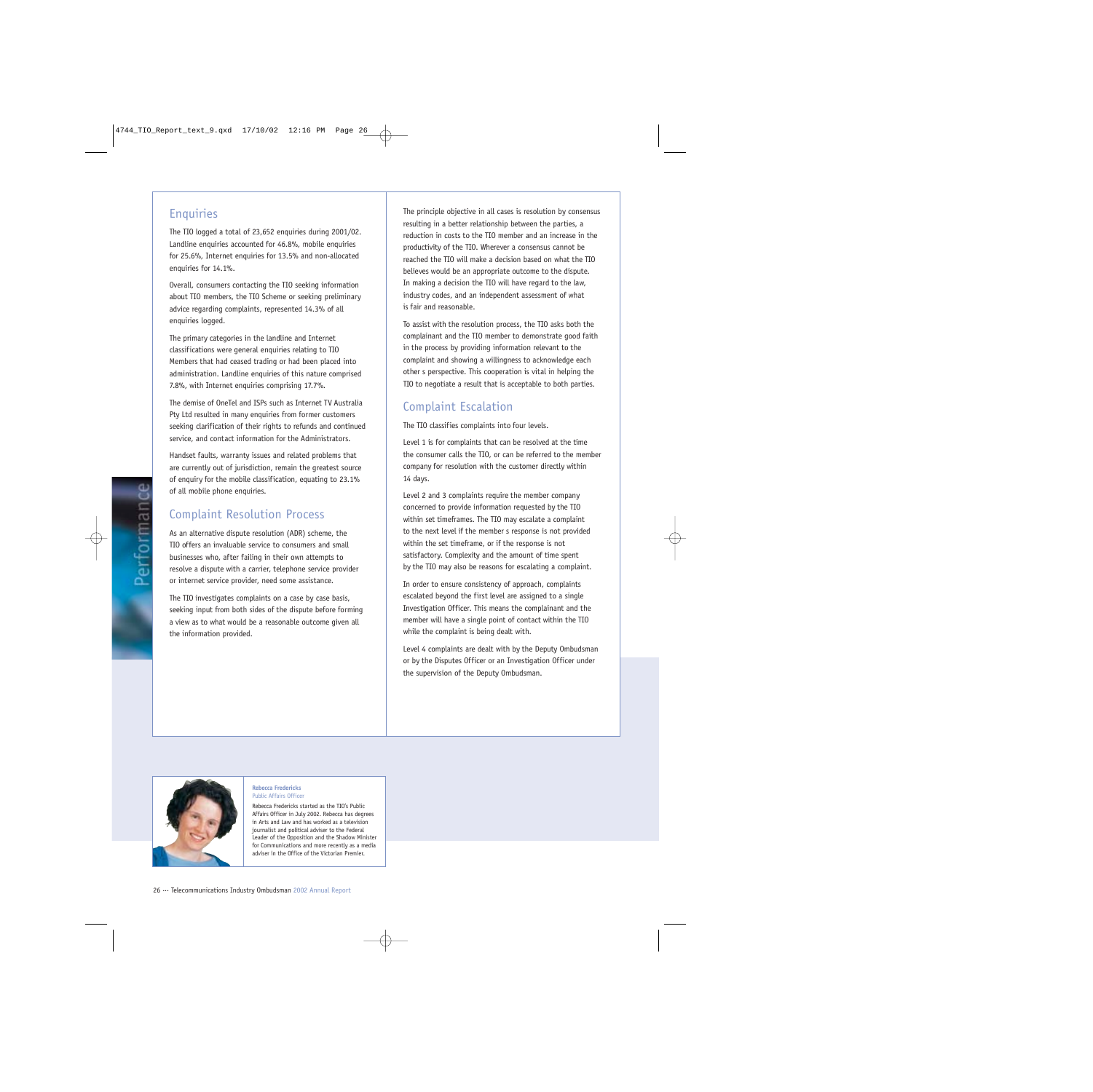## TIO Complaint Levels and Timeframes

Complaint Level Timeframe for resolution

| Level 1 | Direct contact with complainant within<br>2 days, resolution within 14 days |
|---------|-----------------------------------------------------------------------------|
| Level 2 | Response from Member within 21 days                                         |
| Level 3 | Response from Member within 28 days                                         |
| Level 4 | Resolution within 90 days                                                   |

## Complaint Handling Performance

### Factors Affecting Complaint Handling Performance During the Year

#### New Complaints Management System

A new complaints management system — CosMoS — was introduced in July 2001. As a result some quite significant changes have been made to the way in which complaint data is recorded.

Complaints are now classified in the first instance as being landline, Internet or mobile in nature, instead of simply Internet or telephony as was the case previously. In addition some new categories of complaints, including disconnection delay/error, contracts and disability service, have been added to the second tier of complaint classification. These new classifications and categories allow for more accurate tracking and clearer reporting on the range of complaint types.

One consequence of this new system, however, is that comparisons between this and previous years data are possible only in a limited number of instances. This report will therefore provide a benchmark for comparison in future years. Comparative data has been provided wherever possible.

#### Call Volumes

The introduction of permanent Enquiry Officers and a steady reduction in call volumes in the last quarter of the year has allowed Investigation Officers more time to work on Level 2, 3 and 4 cases. While in July 2001 Investigation Officers were spending three hours each day taking calls, this has since been reduced to two hours a day (in August 2001), and more recently to one hour per day from June 2002.

#### Re-organisation of the Investigations Area and Workgroups

The introduction of permanent Enquiry Officers led to a review of case handling processes and the creation of workgroups within the investigations area. There are currently five workgroups consisting of two Enquiry Officers, and four Investigation Officers, including one Legal Investigation Officer. Most complaints will be handled within a particular workgroup and will usually be passed from an Enquiry Officer to an Investigation Officer if a formal investigation is required.

#### Legal Investigation Officers and Specialist Roles

In response to the increasing complexity of complaints and an appreciation that the TIO needs to give consideration to the law in determining whether a proposed outcome is fair and reasonable, the TIO recruited a number of Investigation Officers who are legally qualified. The Legal Investigation Officers all have particular experience in contract law and consumer protection.

Two specialist investigations roles were also created to improve complaint handling. In July 2001, Claire Paksoy was appointed Disputes Officer to assist the Deputy Ombudsman with Level 4 complaints. Investigation Officer Julia Cornwell has been working on systemic complaints since February 2002 and was appointed as Systemic Complaints Officer on 1 July 2002.

#### Intranet

A new Intranet was designed and constructed by TIO staff in late 2001. The Intranet has greatly improved the distribution and storage of information within the TIO. It includes information on all aspects of the TIO s functions and has helped improve the accuracy and consistency of advice provided by the TIO.

#### **Jeremy Evans** Enquiry Manager

Jeremy was an Investigation Officer for two years before becoming Enquiry Manager in May 2001. Prior to joining the TIO he was Customer Service Manager at a small telephone service provider and a Team Leader at Optus. Jeremy has an honours degree in Human Geography from Reading University UK.

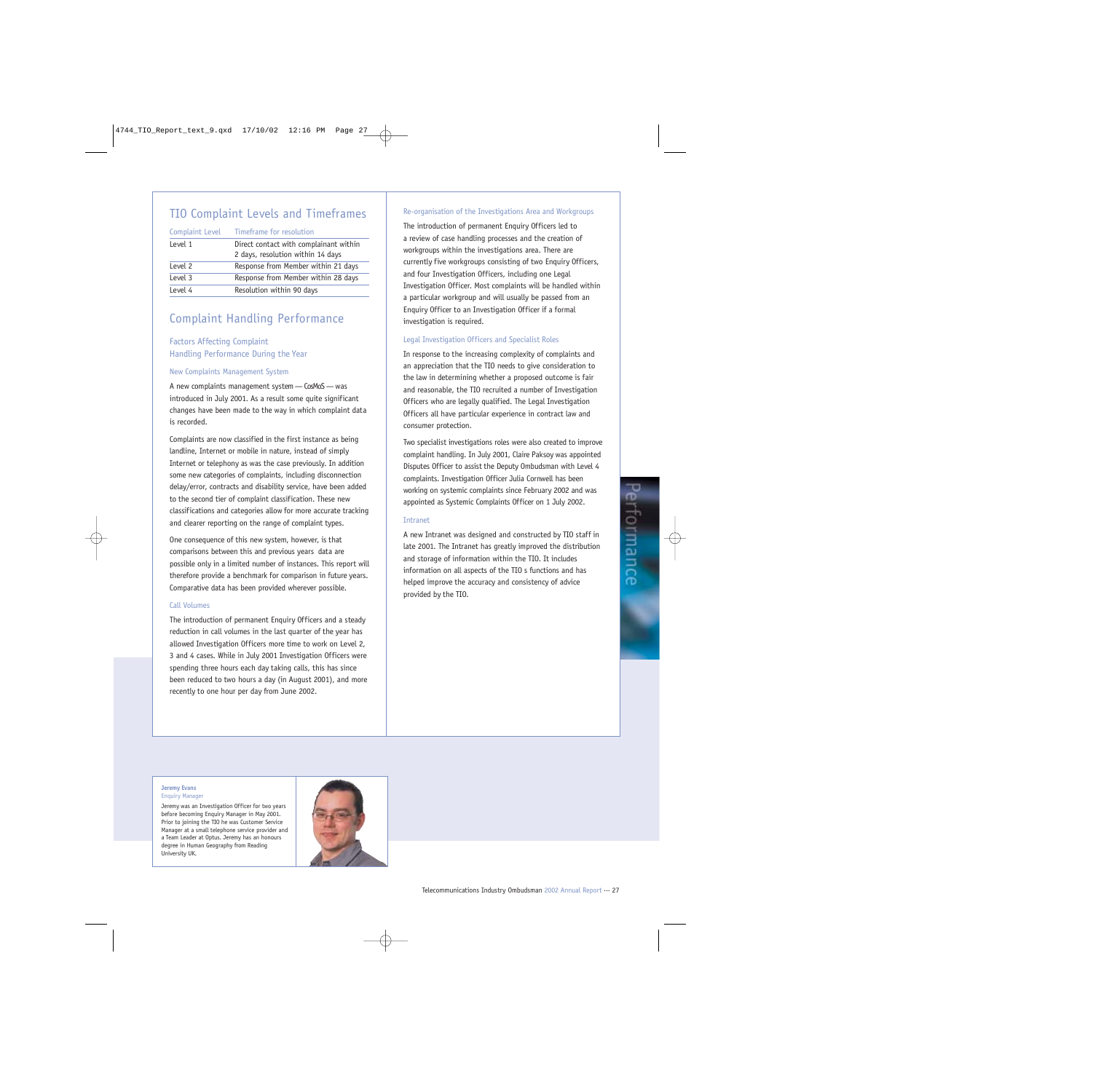#### Call Answering Performance

On 1 July 2001 the investigations area was restructured and Investigation Officers were joined by permanent Enquiry Officers, whose primary role is to answer calls from the 1800 enquiry line. The restructure and increased staff numbers has led to a dramatic improvement in the TIO s call handling performance. Abandoned call numbers have fallen from over 1000 per week last year to under 200 per week throughout May and June 2002. Most abandoned calls occur shortly after the TIO s introductory message, indicating that callers may have called the TIO in error, perhaps thinking it was a TIO member or other Ombudsman s office.

The drop in incoming call volumes was marked in the latter part of the year. At the end of 2001 the investigations area was receiving around 2500 calls each week. Since March 2002 this number has decreased substantially to less than 2000 calls a week. Total incoming calls fell from 186,663 in 2000/01 to 126,812 for 2001/02, a decrease of 32%.

The reasons for this fall are not clear. It may in small part be due to the fact that people are, by and large, getting through to the TIO on their first attempt, whereas previously they were often forced to abandon the first call and try again. The demise of OneTel, which contributed substantially to the complaint base in recent years, is another likely factor. It is interesting to note that in 2001/02, absent OneTel, the underlying complaint rate for other TIO members has either remained steady or increased. For example, there were 22,389 total complaints against Telstra in 2000/01, but 25,077 this year. In the case of Optus the figures there were 8,452 complaints in 2000/01 and 10,982 this year.

#### 5000 Total Calls In Answered 4000 Abandoned 3000 2000 1000  $\Omega$ 18-May-02 25-May-02 1-June-02 8-June-02 5-June-02 2-June-02 9-June-02 11-Aug-01 18-Aug-01 25-Aug-01 1-Sep-01 8-Sep-01 15-Sep-01 22-Sep-01 29-Sep-01 6-Oct-01 13-Oct-01 20-Oct-01 27-Oct-01 3-Nov-01 1-Dec-01 8-Dec-01 5-Jan-02 2-Feb-02 9-Feb-02 16-Feb-02 23-Feb-02 2-Mar-02 9-Mar-02 6-Apr-02 13-Apr-02 20-Apr-02 27-Apr-02 10-Nov-01 17-Nov-01 24-Nov-01 15-Dec-01 22-Dec-01 29-Dec-01 4-May-02 11-May-02 15-June-02 22-June-02 29-June-02 7-Jul-01 14-Jul-01 21-Jul-01 28-Jul-01 4-Aug-01 12-Jan-02 19-Jan-02 26-Jan-02 16-Mar-02 23-Mar-02 30-Mar-02 1-June-02 8-June-02

### Weekly Calls In, Answered and Abandoned 2001/02



#### **Kerryn Garner** Public Affairs Officer

Kerryn Garner has twice been the TIO Public Affairs Officer: first in 1998/99 and then in 2001/02. Previously Kerryn held similar positions in other industries. She has an arts degree, an advanced certificate in professional writing and editing and a masters in communications.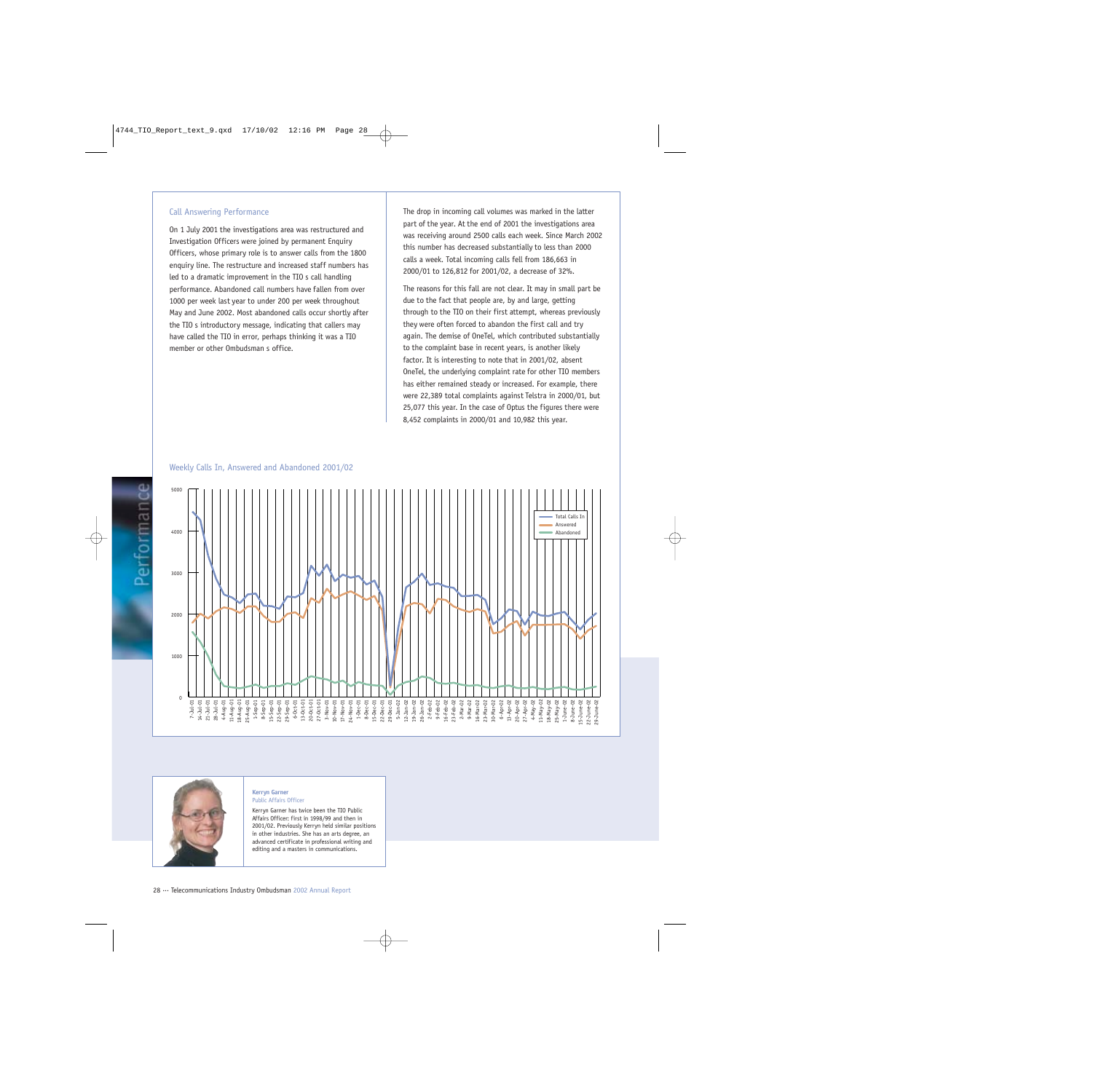#### Complaint Mix

The TIO has a four-tier complaint classification system, with Level 1 complaints being matters that can quickly and easily be resolved by referral (usually verbal) back to the member, and Level 2-4 complaints being cases that require formal investigation and analysis by the TIO. While most complaints are initially classified as Level 1 and then proceed up the scale of seriousness, the TIO can automatically classify a complaint as Level 2 or 3 if it believes the matter is serious and the consumer has already made reasonable attempts to resolve the complaint directly with the member company.

Complaint level data is generally an important indicator of both how well the industry is doing in terms of resolving serious matters before they come to the TIO s attention, and secondly, how well the industry is responding to complaints once the TIO becomes formally involved.

#### Complaint Mix (percentage)



The increase in complaints escalated to Level 2 this year is reflective of the TIO s tighter adherence to cost recovery and its complaint classification and escalation guidelines. It also indicates the TIO s increasing focus on improving the quality of its investigations and the introduction of the Legal Investigation Officers. Investigation Officers now have more time to spend on cases ensuring they are resolved in a manner that considers the law, good industry practice, and what is fair and reasonable given the individual circumstances of each case.

#### Complaint Resolution Times

The TIO collects data on complaint resolution timeframes for cases classified Level 2 and above. Level 1 complaints are generally closed straight away, with investigation staff being able to provide advice and referrals to higher-level complaint areas within member companies that should result in the resolution of a complaint without further contact with the TIO.

This year the TIO slightly exceeded the key performance indicators (KPI) for complaint resolution timeframes for Level 2 and 3 complaints. The Level 2 KPI is 48 days, with the TIO average for 2001/02 being 52. The Level 3 KPI is 62 days, with the 2001/02 average being 66 days. The increase was due largely to resolution times being exceeded in the first two quarters of the year, at the time when the TIO was hiring and training a number of additional staff, including Legal Investigation Officers and additional Enquiry Officers. An additional factor was the greater focus on the quality of work being undertaken by Investigation Officers with the result that a number of cases were not closed as quickly as they might otherwise have been, due to a perceived need for additional information and/or legal advice.

#### **Alison Hollins**

Legal Investigation Officer

Alison Hollins joined to TIO as a Legal Investigation Officer in May 2002. Alison's responsibilities include specialisation in matters involving Telstra's Priority Assistance Policy. Previously a litigation solicitor in personal injuries, Alison has also taught a number of law subjects at La Trobe University.

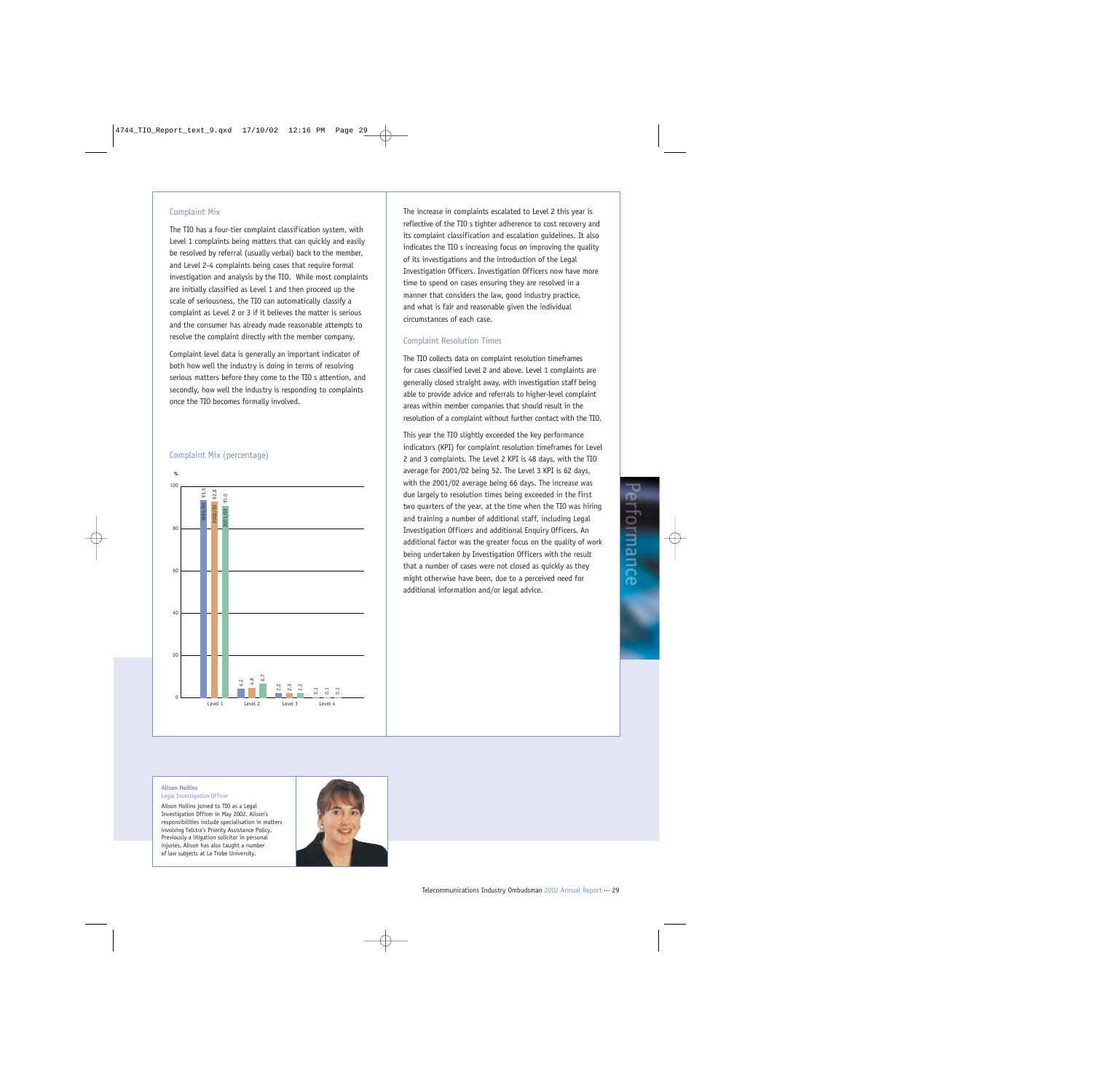Unlike Level 2 and 3 cases, the time taken to resolve Level 4 complaints decreased during the 2001/02 year, with the average being 81 days, below the KPI of 90 days. This decrease is largely a result of the appointment of a Disputes Officer working solely on Level 4 complaints.





### Complaint Outcomes

When an investigation is complete Investigation Officers record an outcome and an outcome indicator for the case. Investigation staff record whether the outcome is considered to be partially or substantially in favour of the member or the complainant, or whether the outcome is considered neutral. The TIO only reports on outcome indicators for Level 2 cases and above, as enquiries and Level 1 cases are usually closed and resolved when the complainant is referred back to the telephone or Internet company.

In determining the outcome of a complaint, investigation staff consider what the complainant was seeking and how this compares to the resolution offered by the member. Recorded outcome indicators therefore have elements that are both objective and subjective.

The outcome indicator field in CosMoS is now a mandatory field — a case cannot be closed without an entry. As a result, in 2001/02 only 3.0% of complaints did not have an outcome indicator recorded, due to cases not yet closed, whereas the figure for the previous year was 24.2%.

There was, however, a high percentage of cases, 19.5%, where a neutral outcome was recorded. Some of these were cases where the outcome was not considered by investigative staff to be in the interest of either party, but the majority were the result of an administrative practice whereby the second or third complaint issues in a multi-issue complaint were recorded as having a neutral outcome while the primary issue was still being investigated.

In 2001/02, 57.2% of complaints were resolved substantially or partially in favour of the complainant. This represents a very slight increase compared with 56.9% recorded for last year. 20.2% of complaints were resolved substantially or partially in favour of the member, compared to 18.9% in the last annual report.



#### **Chris Jensen** Enquiry Officer

Chris Jensen recently arrived in Melbourne having spent six years as a chef in northern NSW. He worked on a casual basis with a Melbourne law firm before joining the TIO as an Enquiry Officer in March 2002. He is currently in the final weeks of his law degree.